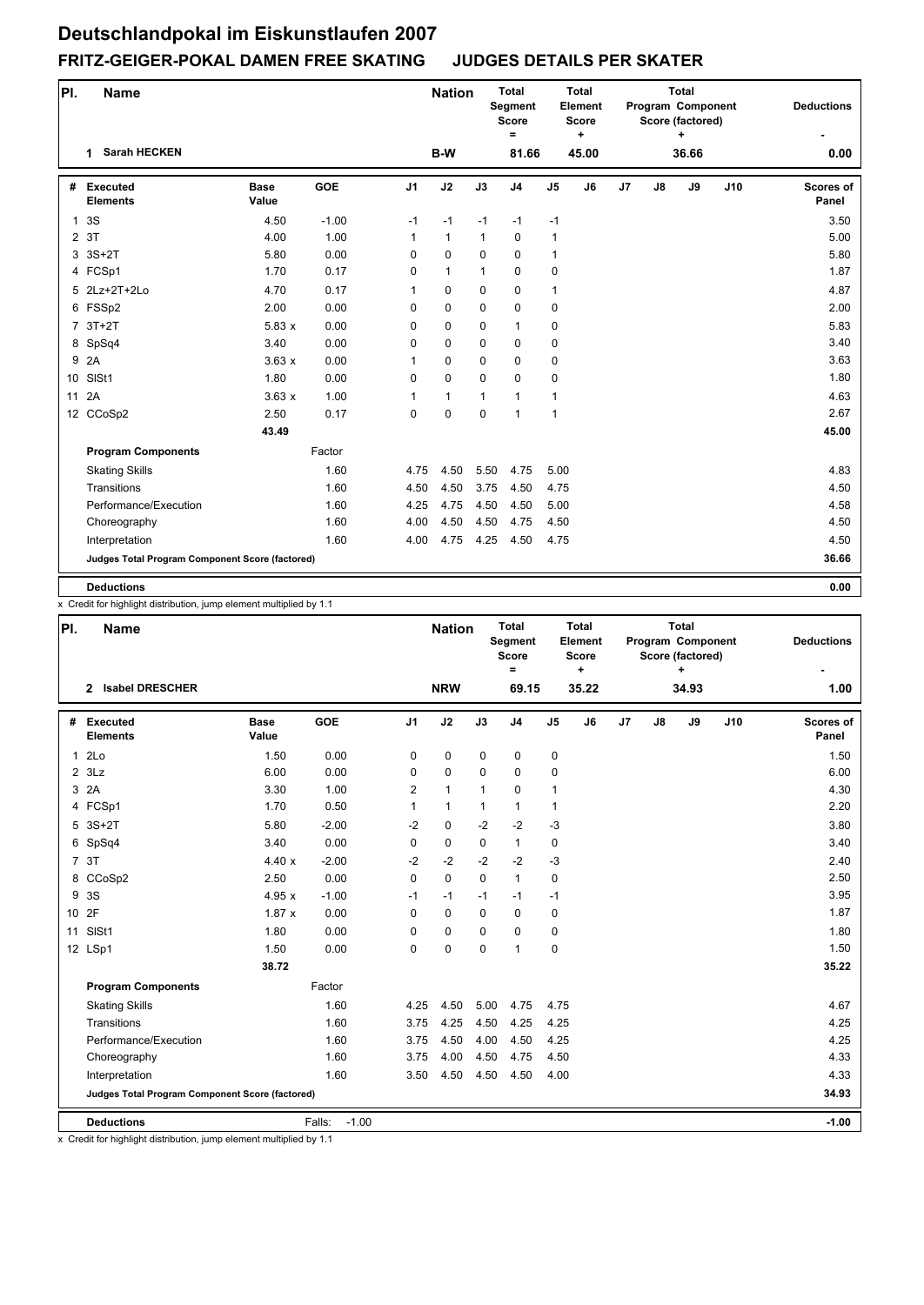| PI.            | <b>Name</b>                                     |                      |                   |                | <b>Nation</b> |              | <b>Total</b><br>Segment<br><b>Score</b><br>= |                | <b>Total</b><br>Element<br><b>Score</b><br>٠ |                |    | <b>Total</b><br>Program Component<br>Score (factored)<br>٠ |     | <b>Deductions</b>  |
|----------------|-------------------------------------------------|----------------------|-------------------|----------------|---------------|--------------|----------------------------------------------|----------------|----------------------------------------------|----------------|----|------------------------------------------------------------|-----|--------------------|
|                | <b>Katharina GIEROK</b><br>3                    |                      |                   |                | <b>NRW</b>    |              | 67.58                                        |                | 33.52                                        |                |    | 35.06                                                      |     | 1.00               |
| #              | Executed<br><b>Elements</b>                     | <b>Base</b><br>Value | <b>GOE</b>        | J <sub>1</sub> | J2            | J3           | J <sub>4</sub>                               | J <sub>5</sub> | J6                                           | J <sub>7</sub> | J8 | J9                                                         | J10 | Scores of<br>Panel |
| $\mathbf{1}$   | $2A+2T$                                         | 4.60                 | $-0.70$           | $-1$           | $-1$          | $-1$         | $-1$                                         | $-1$           |                                              |                |    |                                                            |     | 3.90               |
|                | 2 3T+2T+2Lo<                                    | 5.80                 | $-2.00$           | $-2$           | $-2$          | $-2$         | $-1$                                         | $-2$           |                                              |                |    |                                                            |     | 3.80               |
| 3              | 3S                                              | 4.50                 | $-2.00$           | $-2$           | $-2$          | $-2$         | $-2$                                         | $-2$           |                                              |                |    |                                                            |     | 2.50               |
| $\overline{4}$ | 2 <sub>LO</sub>                                 | 1.50                 | 0.00              | $\mathbf 0$    | $\mathbf 0$   | 0            | $\mathbf 0$                                  | 0              |                                              |                |    |                                                            |     | 1.50               |
| 5              | CCoSp4                                          | 3.50                 | 0.17              | 1              | $\mathbf{1}$  | 0            | $\mathbf 0$                                  | 0              |                                              |                |    |                                                            |     | 3.67               |
|                | 6 3T                                            | 4.40x                | $-3.00$           | $-3$           | $-3$          | $-3$         | $-3$                                         | $-3$           |                                              |                |    |                                                            |     | 1.40               |
|                | 7 LSp3                                          | 2.40                 | 0.67              | $\mathbf{1}$   | $\mathbf{1}$  | 2            | 2                                            | $\mathbf{1}$   |                                              |                |    |                                                            |     | 3.07               |
|                | 8 SpSq4                                         | 3.40                 | 1.00              | $\mathbf{1}$   | $\mathbf{1}$  | $\mathbf 0$  | $\mathbf{1}$                                 | $\mathbf{1}$   |                                              |                |    |                                                            |     | 4.40               |
| 9              | 2Lz+2Lo                                         | 3.74x                | 0.00              | $\Omega$       | $\mathbf 0$   | $\mathbf 0$  | $\mathbf 0$                                  | 0              |                                              |                |    |                                                            |     | 3.74               |
|                | 10 SISt1                                        | 1.80                 | 0.17              | $\Omega$       | $\mathbf{1}$  | $\mathbf{1}$ | $\Omega$                                     | 0              |                                              |                |    |                                                            |     | 1.97               |
| 11             | 2F                                              | 1.87x                | 0.00              | 0              | $\mathbf 0$   | $\mathbf 0$  | $\mathbf 0$                                  | 0              |                                              |                |    |                                                            |     | 1.87               |
|                | 12 FCSp1                                        | 1.70                 | 0.00              | 0              | 0             | $\Omega$     | $\mathbf 0$                                  | 0              |                                              |                |    |                                                            |     | 1.70               |
|                |                                                 | 39.21                |                   |                |               |              |                                              |                |                                              |                |    |                                                            |     | 33.52              |
|                | <b>Program Components</b>                       |                      | Factor            |                |               |              |                                              |                |                                              |                |    |                                                            |     |                    |
|                | <b>Skating Skills</b>                           |                      | 1.60              | 4.25           | 4.75          | 4.25         | 4.75                                         | 4.75           |                                              |                |    |                                                            |     | 4.58               |
|                | Transitions                                     |                      | 1.60              | 4.25           | 4.75          | 4.00         | 4.25                                         | 4.50           |                                              |                |    |                                                            |     | 4.33               |
|                | Performance/Execution                           |                      | 1.60              | 4.00           | 4.75          | 4.00         | 4.50                                         | 4.25           |                                              |                |    |                                                            |     | 4.25               |
|                | Choreography                                    |                      | 1.60              | 4.25           | 4.75          | 4.25         | 4.50                                         | 4.50           |                                              |                |    |                                                            |     | 4.42               |
|                | Interpretation                                  |                      | 1.60              | 4.00           | 4.75          | 4.25         | 4.25                                         | 4.50           |                                              |                |    |                                                            |     | 4.33               |
|                | Judges Total Program Component Score (factored) |                      |                   |                |               |              |                                              |                |                                              |                |    |                                                            |     | 35.06              |
|                | <b>Deductions</b>                               |                      | $-1.00$<br>Falls: |                |               |              |                                              |                |                                              |                |    |                                                            |     | $-1.00$            |

x Credit for highlight distribution, jump element multiplied by 1.1

| PI.            | <b>Name</b>                                     |                      |            |          | <b>Nation</b> |             | <b>Total</b><br><b>Segment</b><br><b>Score</b><br>$=$ |                | <b>Total</b><br>Element<br><b>Score</b><br>$\ddot{}$ |    |    | <b>Total</b><br>Program Component<br>Score (factored)<br>÷ |     | <b>Deductions</b>         |
|----------------|-------------------------------------------------|----------------------|------------|----------|---------------|-------------|-------------------------------------------------------|----------------|------------------------------------------------------|----|----|------------------------------------------------------------|-----|---------------------------|
|                | <b>Anita RUTTKIES</b><br>4                      |                      |            |          | <b>BAY</b>    |             | 66.16                                                 |                | 34.56                                                |    |    | 31.60                                                      |     | 0.00                      |
| #              | Executed<br><b>Elements</b>                     | <b>Base</b><br>Value | <b>GOE</b> | J1       | J2            | J3          | J <sub>4</sub>                                        | J <sub>5</sub> | J6                                                   | J7 | J8 | J9                                                         | J10 | <b>Scores of</b><br>Panel |
| $\mathbf{1}$   | 2A                                              | 3.30                 | 0.00       | 0        | 0             | 0           | 0                                                     | 0              |                                                      |    |    |                                                            |     | 3.30                      |
| $\overline{2}$ | 3T                                              | 4.00                 | 0.00       | $\Omega$ | $\mathbf 0$   | $\mathbf 0$ | 0                                                     | 0              |                                                      |    |    |                                                            |     | 4.00                      |
| 3              | $3S+2T$                                         | 5.80                 | 0.00       | 0        | $\mathbf 0$   | $\Omega$    | 0                                                     | 0              |                                                      |    |    |                                                            |     | 5.80                      |
| 4              | 2F+2T+2T                                        | 4.30                 | 0.00       | 0        | $\mathbf 0$   | $\mathbf 0$ | $-1$                                                  | 0              |                                                      |    |    |                                                            |     | 4.30                      |
|                | 5 CCoSp3                                        | 3.00                 | 0.00       | 0        | $\mathbf 0$   | $\mathbf 0$ | $\mathbf 0$                                           | $\mathbf 0$    |                                                      |    |    |                                                            |     | 3.00                      |
|                | 6 SpSq4                                         | 3.40                 | $-0.70$    | $-1$     | $-1$          | $-1$        | $-1$                                                  | $-1$           |                                                      |    |    |                                                            |     | 2.70                      |
| $\overline{7}$ | $2Lz+2T$                                        | 3.52x                | $-0.30$    | $-2$     | $-1$          | $-1$        | $-1$                                                  | $-1$           |                                                      |    |    |                                                            |     | 3.22                      |
| 8              | 2F                                              | 1.87x                | 0.00       | 0        | $-1$          | $\Omega$    | 0                                                     | $\mathbf 0$    |                                                      |    |    |                                                            |     | 1.87                      |
| 9              | 2F                                              | 1.87x                | 0.00       | 0        | $\mathbf 0$   | $\mathbf 0$ | 0                                                     | $\mathbf 0$    |                                                      |    |    |                                                            |     | 1.87                      |
|                | 10 FCSp1                                        | 1.70                 | 0.00       | 0        | $\mathbf 0$   | $\Omega$    | $\Omega$                                              | $\mathbf 0$    |                                                      |    |    |                                                            |     | 1.70                      |
| 11             | SISt1                                           | 1.80                 | $-0.30$    | $-1$     | $-1$          | $-1$        | $-1$                                                  | -1             |                                                      |    |    |                                                            |     | 1.50                      |
|                | 12 LSp1                                         | 1.50                 | $-0.20$    | $\Omega$ | $\mathbf 0$   | $-1$        | $-1$                                                  | $-1$           |                                                      |    |    |                                                            |     | 1.30                      |
|                |                                                 | 36.06                |            |          |               |             |                                                       |                |                                                      |    |    |                                                            |     | 34.56                     |
|                | <b>Program Components</b>                       |                      | Factor     |          |               |             |                                                       |                |                                                      |    |    |                                                            |     |                           |
|                | <b>Skating Skills</b>                           |                      | 1.60       | 3.75     | 4.00          | 4.00        | 4.25                                                  | 4.25           |                                                      |    |    |                                                            |     | 4.08                      |
|                | Transitions                                     |                      | 1.60       | 3.75     | 4.00          | 3.50        | 3.75                                                  | 3.75           |                                                      |    |    |                                                            |     | 3.75                      |
|                | Performance/Execution                           |                      | 1.60       | 4.00     | 4.00          | 3.75        | 4.00                                                  | 4.00           |                                                      |    |    |                                                            |     | 4.00                      |
|                | Choreography                                    |                      | 1.60       | 3.75     | 4.25          | 3.75        | 4.25                                                  | 3.50           |                                                      |    |    |                                                            |     | 3.92                      |
|                | Interpretation                                  |                      | 1.60       | 4.00     | 4.50          | 3.75        | 4.00                                                  | 4.00           |                                                      |    |    |                                                            |     | 4.00                      |
|                | Judges Total Program Component Score (factored) |                      |            |          |               |             |                                                       |                |                                                      |    |    |                                                            |     | 31.60                     |
|                | <b>Deductions</b>                               |                      |            |          |               |             |                                                       |                |                                                      |    |    |                                                            |     | 0.00                      |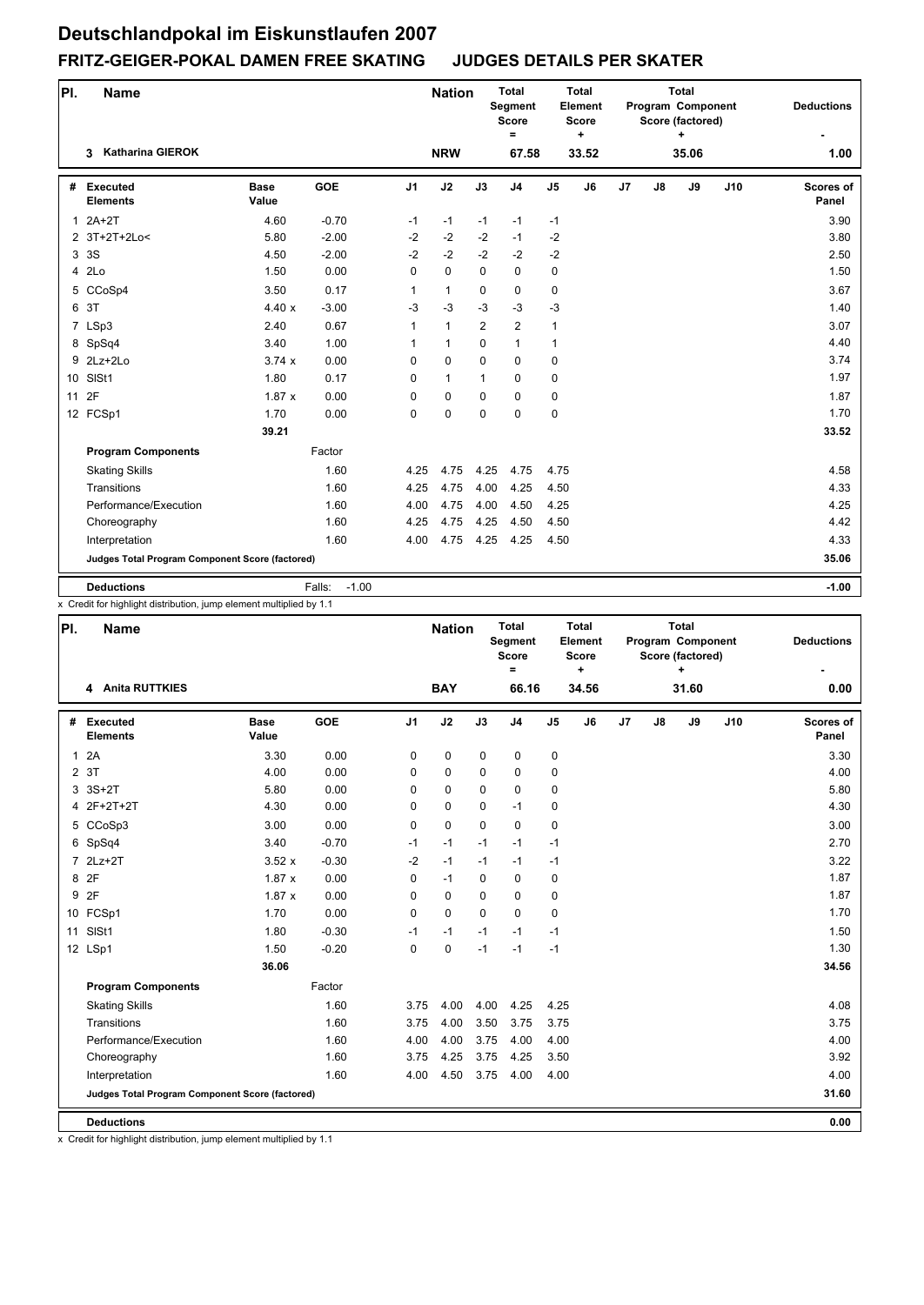| PI.          | <b>Name</b>                                     |                      |                   |                | <b>Nation</b> |             | <b>Total</b><br>Segment<br><b>Score</b><br>$=$ |                | <b>Total</b><br>Element<br><b>Score</b><br>٠ |                |    | <b>Total</b><br>Program Component<br>Score (factored)<br>÷ |     | <b>Deductions</b>         |
|--------------|-------------------------------------------------|----------------------|-------------------|----------------|---------------|-------------|------------------------------------------------|----------------|----------------------------------------------|----------------|----|------------------------------------------------------------|-----|---------------------------|
|              | <b>Melanie SCHÄFFER</b><br>5                    |                      |                   |                | B-W           |             | 63.07                                          |                | 32.20                                        |                |    | 31.87                                                      |     | 1.00                      |
| #            | Executed<br><b>Elements</b>                     | <b>Base</b><br>Value | <b>GOE</b>        | J <sub>1</sub> | J2            | J3          | J <sub>4</sub>                                 | J <sub>5</sub> | J6                                           | J <sub>7</sub> | J8 | J9                                                         | J10 | <b>Scores of</b><br>Panel |
| $\mathbf{1}$ | 3T+2T+2T                                        | 6.60                 | $-1.00$           | $-1$           | $-1$          | $-1$        | 0                                              | $-1$           |                                              |                |    |                                                            |     | 5.60                      |
|              | 23Lo                                            | 5.00                 | $-3.00$           | $-3$           | $-3$          | $-3$        | $-3$                                           | $-3$           |                                              |                |    |                                                            |     | 2.00                      |
|              | 3 FCSp1                                         | 1.70                 | 0.33              | 1              | $\mathbf 0$   | $\Omega$    | $\mathbf{1}$                                   | $\mathbf{1}$   |                                              |                |    |                                                            |     | 2.03                      |
|              | 4 SpSq4                                         | 3.40                 | 0.00              | 0              | $\mathbf 0$   | $\mathbf 0$ | $\mathbf 0$                                    | $\mathbf{1}$   |                                              |                |    |                                                            |     | 3.40                      |
| 5            | 2A+2F+SEQ                                       | 4.00                 | 0.33              | $\mathbf{1}$   | $\mathbf 0$   | $\mathbf 0$ | $\mathbf 0$                                    | $\mathbf{1}$   |                                              |                |    |                                                            |     | 4.33                      |
| 6            | 3T                                              | 4.40x                | $-2.00$           | $-2$           | $-2$          | $-2$        | $-2$                                           | $-3$           |                                              |                |    |                                                            |     | 2.40                      |
|              | 7 CUSp2                                         | 2.00                 | 0.00              | 0              | $\mathbf 0$   | $\mathbf 0$ | $\mathbf 0$                                    | 0              |                                              |                |    |                                                            |     | 2.00                      |
|              | 8 2A                                            | 3.63x                | $-1.40$           | $-2$           | $-2$          | $-2$        | $-2$                                           | $-3$           |                                              |                |    |                                                            |     | 2.23                      |
| 9            | 2Lz                                             | 2.09x                | $-0.60$           | $-1$           | $-2$          | $-2$        | $-2$                                           | $-2$           |                                              |                |    |                                                            |     | 1.49                      |
|              | 10 2Lo+2F+SEQ                                   | 2.82x                | $-0.30$           | $-1$           | $-1$          | $-1$        | $-1$                                           | $-1$           |                                              |                |    |                                                            |     | 2.52                      |
| 11           | CiSt1                                           | 1.80                 | 0.00              | $\Omega$       | $\mathbf 0$   | $\mathbf 0$ | $\mathbf 0$                                    | $\pmb{0}$      |                                              |                |    |                                                            |     | 1.80                      |
|              | 12 CCoSp2                                       | 2.50                 | $-0.10$           | 0              | $\mathbf 0$   | $-1$        | $\mathbf 0$                                    | $-1$           |                                              |                |    |                                                            |     | 2.40                      |
|              |                                                 | 39.94                |                   |                |               |             |                                                |                |                                              |                |    |                                                            |     | 32.20                     |
|              | <b>Program Components</b>                       |                      | Factor            |                |               |             |                                                |                |                                              |                |    |                                                            |     |                           |
|              | <b>Skating Skills</b>                           |                      | 1.60              | 4.25           | 3.75          | 4.00        | 4.50                                           | 4.75           |                                              |                |    |                                                            |     | 4.25                      |
|              | Transitions                                     |                      | 1.60              | 4.00           | 3.50          | 3.50        | 3.75                                           | 4.25           |                                              |                |    |                                                            |     | 3.75                      |
|              | Performance/Execution                           |                      | 1.60              | 4.00           | 3.75          | 3.50        | 4.25                                           | 4.75           |                                              |                |    |                                                            |     | 4.00                      |
|              | Choreography                                    |                      | 1.60              | 4.00           | 3.75          | 3.75        | 4.25                                           | 4.50           |                                              |                |    |                                                            |     | 4.00                      |
|              | Interpretation                                  |                      | 1.60              | 4.00           | 3.50          | 3.50        | 4.25                                           | 4.50           |                                              |                |    |                                                            |     | 3.92                      |
|              | Judges Total Program Component Score (factored) |                      |                   |                |               |             |                                                |                |                                              |                |    |                                                            |     | 31.87                     |
|              | <b>Deductions</b>                               |                      | $-1.00$<br>Falls: |                |               |             |                                                |                |                                              |                |    |                                                            |     | $-1.00$                   |

x Credit for highlight distribution, jump element multiplied by 1.1

| PI. | <b>Name</b>                                     |                      |            |                | <b>Nation</b> |             | <b>Total</b><br><b>Segment</b><br><b>Score</b><br>$\equiv$ |                | <b>Total</b><br>Element<br><b>Score</b><br>٠ |    |    | <b>Total</b><br>Program Component<br>Score (factored)<br>÷ |     | <b>Deductions</b>         |
|-----|-------------------------------------------------|----------------------|------------|----------------|---------------|-------------|------------------------------------------------------------|----------------|----------------------------------------------|----|----|------------------------------------------------------------|-----|---------------------------|
|     | <b>Ina SETERBAKKEN</b><br>6                     |                      |            |                | <b>BAY</b>    |             | 60.82                                                      |                | 28.42                                        |    |    | 32.40                                                      |     | 0.00                      |
| #   | <b>Executed</b><br><b>Elements</b>              | <b>Base</b><br>Value | <b>GOE</b> | J <sub>1</sub> | J2            | J3          | J <sub>4</sub>                                             | J <sub>5</sub> | J6                                           | J7 | J8 | J9                                                         | J10 | <b>Scores of</b><br>Panel |
| 1   | 2A                                              | 3.30                 | $-2.10$    | $-3$           | $-3$          | $-3$        | $-2$                                                       | $-3$           |                                              |    |    |                                                            |     | 1.20                      |
|     | $2 \, 3S <$                                     | 1.30                 | $-0.60$    | $-2$           | $-2$          | $-2$        | $-2$                                                       | $-2$           |                                              |    |    |                                                            |     | 0.70                      |
|     | 3 2A                                            | 3.30                 | 0.00       | $\Omega$       | $\mathbf 0$   | $\Omega$    | $-1$                                                       | 0              |                                              |    |    |                                                            |     | 3.30                      |
|     | 4 FSSp3                                         | 2.30                 | $-0.10$    | 0              | $-1$          | $-1$        | $\mathbf 0$                                                | 0              |                                              |    |    |                                                            |     | 2.20                      |
|     | 5 2Lz+2T                                        | 3.20                 | 0.00       | 0              | $\mathbf 0$   | $\mathbf 0$ | $\mathbf 0$                                                | 0              |                                              |    |    |                                                            |     | 3.20                      |
|     | 6 SISt1                                         | 1.80                 | 0.00       | 0              | $\mathbf 0$   | $\Omega$    | $\Omega$                                                   | 0              |                                              |    |    |                                                            |     | 1.80                      |
|     | 7 CCoSp2                                        | 2.50                 | 0.33       | $\mathbf{1}$   | $\mathbf{1}$  | $\Omega$    | $\mathbf 0$                                                | $\mathbf{1}$   |                                              |    |    |                                                            |     | 2.83                      |
|     | 8 2A                                            | 3.63x                | 0.00       | 0              | $\mathbf 0$   | $\Omega$    | $\Omega$                                                   | 0              |                                              |    |    |                                                            |     | 3.63                      |
| 9   | 1F                                              | 0.55x                | $-0.03$    | 0              | $-1$          | $-1$        | $\mathbf 0$                                                | 0              |                                              |    |    |                                                            |     | 0.52                      |
|     | 10 2F+2T+1T                                     | 3.74x                | $-0.30$    | $-1$           | $-1$          | $-1$        | $-1$                                                       | 0              |                                              |    |    |                                                            |     | 3.44                      |
|     | 11 SpSq4                                        | 3.40                 | 0.00       | $\mathbf{1}$   | 0             | $\mathbf 0$ | $\mathbf 0$                                                | 0              |                                              |    |    |                                                            |     | 3.40                      |
|     | 12 CSSp3                                        | 2.30                 | $-0.10$    | $\Omega$       | $-1$          | $-1$        | $\Omega$                                                   | 0              |                                              |    |    |                                                            |     | 2.20                      |
|     |                                                 | 31.32                |            |                |               |             |                                                            |                |                                              |    |    |                                                            |     | 28.42                     |
|     | <b>Program Components</b>                       |                      | Factor     |                |               |             |                                                            |                |                                              |    |    |                                                            |     |                           |
|     | <b>Skating Skills</b>                           |                      | 1.60       | 3.75           | 3.75          | 4.00        | 4.00                                                       | 4.25           |                                              |    |    |                                                            |     | 3.92                      |
|     | Transitions                                     |                      | 1.60       | 3.75           | 3.75          | 3.75        | 4.00                                                       | 4.00           |                                              |    |    |                                                            |     | 3.83                      |
|     | Performance/Execution                           |                      | 1.60       | 4.00           | 3.75          | 4.25        | 4.25                                                       | 4.50           |                                              |    |    |                                                            |     | 4.17                      |
|     | Choreography                                    |                      | 1.60       | 4.50           | 4.00          | 3.75        | 4.25                                                       | 4.75           |                                              |    |    |                                                            |     | 4.25                      |
|     | Interpretation                                  |                      | 1.60       | 4.25           | 4.00          | 3.75        | 4.00                                                       | 4.75           |                                              |    |    |                                                            |     | 4.08                      |
|     | Judges Total Program Component Score (factored) |                      |            |                |               |             |                                                            |                |                                              |    |    |                                                            |     | 32.40                     |
|     | <b>Deductions</b>                               |                      |            |                |               |             |                                                            |                |                                              |    |    |                                                            |     | 0.00                      |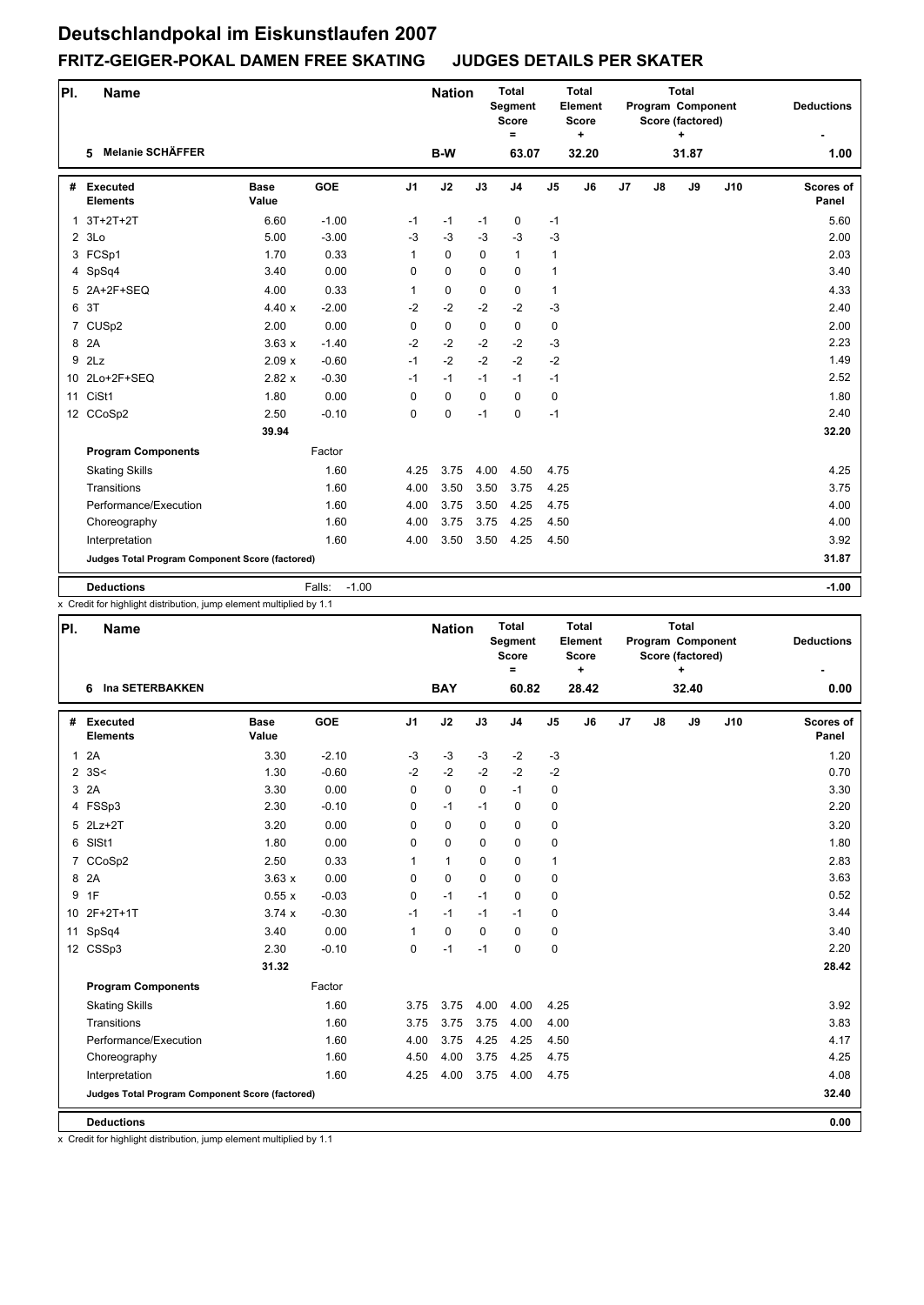| PI.            | <b>Name</b>                                     |                      |         |                | <b>Nation</b> |             | <b>Total</b><br>Segment<br><b>Score</b><br>$=$ |                | <b>Total</b><br>Element<br><b>Score</b><br>٠ |    |               | <b>Total</b><br>Program Component<br>Score (factored)<br>÷ |     | <b>Deductions</b>  |
|----------------|-------------------------------------------------|----------------------|---------|----------------|---------------|-------------|------------------------------------------------|----------------|----------------------------------------------|----|---------------|------------------------------------------------------------|-----|--------------------|
|                | <b>Isabel HEINTGES</b><br>7                     |                      |         |                | <b>NRW</b>    |             | 60.14                                          |                | 33.33                                        |    |               | 26.81                                                      |     | 0.00               |
|                | # Executed<br><b>Elements</b>                   | <b>Base</b><br>Value | GOE     | J <sub>1</sub> | J2            | J3          | J <sub>4</sub>                                 | J <sub>5</sub> | J6                                           | J7 | $\mathsf{J}8$ | J9                                                         | J10 | Scores of<br>Panel |
| $\mathbf{1}$   | 2A+2T+2T                                        | 5.90                 | 0.00    | 0              | 0             | 0           | 0                                              | 0              |                                              |    |               |                                                            |     | 5.90               |
|                | 2 3S+2T                                         | 5.80                 | 0.00    | $\Omega$       | $\mathbf 0$   | $\Omega$    | $\mathbf 0$                                    | 0              |                                              |    |               |                                                            |     | 5.80               |
|                | 3 FSSp1                                         | 1.70                 | $-0.10$ | $-1$           | $-1$          | $\mathbf 0$ | $\mathbf 0$                                    | 0              |                                              |    |               |                                                            |     | 1.60               |
|                | 4 3T                                            | 4.00                 | $-2.00$ | $-2$           | $-2$          | $-2$        | $-2$                                           | $-2$           |                                              |    |               |                                                            |     | 2.00               |
|                | 5 SpSq1                                         | 1.80                 | 0.00    | 0              | $\mathbf 0$   | 0           | $-1$                                           | 0              |                                              |    |               |                                                            |     | 1.80               |
|                | 6 2A+2T                                         | 5.06x                | 0.00    | 0              | $\pmb{0}$     | $\mathbf 0$ | $\pmb{0}$                                      | 0              |                                              |    |               |                                                            |     | 5.06               |
| $\overline{7}$ | 3S                                              | 4.95x                | $-2.00$ | $-2$           | $-2$          | $-2$        | $-2$                                           | $-2$           |                                              |    |               |                                                            |     | 2.95               |
|                | 8 SSp1                                          | 1.20                 | 0.00    | 0              | $\mathbf 0$   | $\Omega$    | $\Omega$                                       | 0              |                                              |    |               |                                                            |     | 1.20               |
| 9              | SISt1                                           | 1.80                 | 0.00    | 0              | $\mathbf 0$   | $\Omega$    | $\mathbf 0$                                    | 0              |                                              |    |               |                                                            |     | 1.80               |
|                | 10 2Lo                                          | 1.65x                | 0.00    | $-1$           | $\mathbf 0$   | $\Omega$    | $\Omega$                                       | 0              |                                              |    |               |                                                            |     | 1.65               |
| 11             | 2F                                              | 1.87x                | 0.00    | $\Omega$       | $\mathbf 0$   | $\mathbf 0$ | $\Omega$                                       | 0              |                                              |    |               |                                                            |     | 1.87               |
|                | 12 FCoSp1                                       | 1.70                 | 0.00    | 0              | $\mathbf 0$   | $-1$        | $\mathbf 0$                                    | $\mathbf 0$    |                                              |    |               |                                                            |     | 1.70               |
|                | 13 CoSp2*                                       | 0.00                 | 0.00    |                |               |             |                                                |                |                                              |    |               |                                                            |     | 0.00               |
|                |                                                 | 37.43                |         |                |               |             |                                                |                |                                              |    |               |                                                            |     | 33.33              |
|                | <b>Program Components</b>                       |                      | Factor  |                |               |             |                                                |                |                                              |    |               |                                                            |     |                    |
|                | <b>Skating Skills</b>                           |                      | 1.60    | 3.75           | 4.00          | 3.50        | 3.50                                           | 3.75           |                                              |    |               |                                                            |     | 3.67               |
|                | Transitions                                     |                      | 1.60    | 3.25           | 3.75          | 3.00        | 2.75                                           | 3.25           |                                              |    |               |                                                            |     | 3.17               |
|                | Performance/Execution                           |                      | 1.60    | 3.25           | 4.00          | 3.00        | 3.25                                           | 3.25           |                                              |    |               |                                                            |     | 3.25               |
|                | Choreography                                    |                      | 1.60    | 3.25           | 4.00          | 3.50        | 3.50                                           | 3.50           |                                              |    |               |                                                            |     | 3.50               |
|                | Interpretation                                  |                      | 1.60    | 3.00           | 4.00          | 3.50        | 3.00                                           | 3.00           |                                              |    |               |                                                            |     | 3.17               |
|                | Judges Total Program Component Score (factored) |                      |         |                |               |             |                                                |                |                                              |    |               |                                                            |     | 26.81              |
|                | <b>Deductions</b>                               |                      |         |                |               |             |                                                |                |                                              |    |               |                                                            |     | 0.00               |

x Credit for highlight distribution, jump element multiplied by 1.1

| PI.          | <b>Name</b>                                     |                      |                   |                | <b>Nation</b> |             | <b>Total</b><br>Segment<br><b>Score</b><br>$\equiv$ |                | <b>Total</b><br>Element<br><b>Score</b><br>÷ |    |               | Total<br>Program Component<br>Score (factored)<br>٠ |     | <b>Deductions</b>         |
|--------------|-------------------------------------------------|----------------------|-------------------|----------------|---------------|-------------|-----------------------------------------------------|----------------|----------------------------------------------|----|---------------|-----------------------------------------------------|-----|---------------------------|
|              | <b>Pia HOLTSTEGER</b><br>8                      |                      |                   |                | <b>NRW</b>    |             | 59.09                                               |                | 29.42                                        |    |               | 30.67                                               |     | 1.00                      |
|              | # Executed<br><b>Elements</b>                   | <b>Base</b><br>Value | <b>GOE</b>        | J <sub>1</sub> | J2            | J3          | J <sub>4</sub>                                      | J <sub>5</sub> | J6                                           | J7 | $\mathsf{J}8$ | J9                                                  | J10 | <b>Scores of</b><br>Panel |
| $\mathbf{1}$ | 2S                                              | 1.30                 | 0.00              | 0              | $\pmb{0}$     | 0           | 0                                                   | 0              |                                              |    |               |                                                     |     | 1.30                      |
|              | 2 3T                                            | 4.00                 | $-3.00$           | $-3$           | $-3$          | $-3$        | $-3$                                                | $-3$           |                                              |    |               |                                                     |     | 1.00                      |
|              | 3 2Lo                                           | 1.50                 | 0.00              | $\mathbf 0$    | $\mathbf 0$   | $\mathbf 0$ | 0                                                   | 1              |                                              |    |               |                                                     |     | 1.50                      |
|              | 4 FSSp2                                         | 2.00                 | 0.00              | $\mathbf{1}$   | $\mathbf 0$   | $\mathbf 0$ | $\mathbf 0$                                         | 0              |                                              |    |               |                                                     |     | 2.00                      |
|              | 5 1A                                            | 0.80                 | $-0.07$           | $\mathbf 0$    | $-1$          | $-1$        | $\mathbf 0$                                         | 0              |                                              |    |               |                                                     |     | 0.73                      |
|              | 6 SpSq1                                         | 1.80                 | 0.00              | 0              | $\mathbf 0$   | $\mathbf 0$ | 0                                                   | 0              |                                              |    |               |                                                     |     | 1.80                      |
|              | $7.3T+2T$                                       | 5.83x                | $-1.00$           | $-2$           | $-1$          | $-1$        | $-1$                                                | $-1$           |                                              |    |               |                                                     |     | 4.83                      |
|              | 8 2A+2T                                         | 5.06x                | 0.00              | $\Omega$       | $\Omega$      | $\Omega$    | $\mathbf 0$                                         | 0              |                                              |    |               |                                                     |     | 5.06                      |
|              | 9 LSp1                                          | 1.50                 | 0.17              | $\mathbf{1}$   | 0             | $\mathbf 0$ | $\mathbf 0$                                         | 1              |                                              |    |               |                                                     |     | 1.67                      |
|              | 10 2F+2T+2T                                     | 4.73x                | 0.00              | $\mathbf 0$    | 0             | $\mathbf 0$ | $\mathbf 0$                                         | 0              |                                              |    |               |                                                     |     | 4.73                      |
|              | 11 CiSt1                                        | 1.80                 | 0.00              | $\mathbf 0$    | $\pmb{0}$     | 0           | 0                                                   | 0              |                                              |    |               |                                                     |     | 1.80                      |
|              | 12 CCoSp3                                       | 3.00                 | 0.00              | $\mathbf 0$    | 0             | $\mathbf 0$ | $\mathbf 0$                                         | 0              |                                              |    |               |                                                     |     | 3.00                      |
|              |                                                 | 33.32                |                   |                |               |             |                                                     |                |                                              |    |               |                                                     |     | 29.42                     |
|              | <b>Program Components</b>                       |                      | Factor            |                |               |             |                                                     |                |                                              |    |               |                                                     |     |                           |
|              | <b>Skating Skills</b>                           |                      | 1.60              | 3.75           | 4.00          | 3.50        | 4.00                                                | 4.00           |                                              |    |               |                                                     |     | 3.92                      |
|              | Transitions                                     |                      | 1.60              | 3.50           | 4.00          | 3.00        | 3.75                                                | 3.75           |                                              |    |               |                                                     |     | 3.67                      |
|              | Performance/Execution                           |                      | 1.60              | 4.00           | 3.75          | 3.25        | 4.00                                                | 3.75           |                                              |    |               |                                                     |     | 3.83                      |
|              | Choreography                                    |                      | 1.60              | 3.75           | 4.00          | 3.50        | 4.00                                                | 4.00           |                                              |    |               |                                                     |     | 3.92                      |
|              | Interpretation                                  |                      | 1.60              | 3.75           | 4.00          | 3.50        | 3.75                                                | 4.00           |                                              |    |               |                                                     |     | 3.83                      |
|              | Judges Total Program Component Score (factored) |                      |                   |                |               |             |                                                     |                |                                              |    |               |                                                     |     | 30.67                     |
|              | <b>Deductions</b>                               |                      | Falls:<br>$-1.00$ |                |               |             |                                                     |                |                                              |    |               |                                                     |     | $-1.00$                   |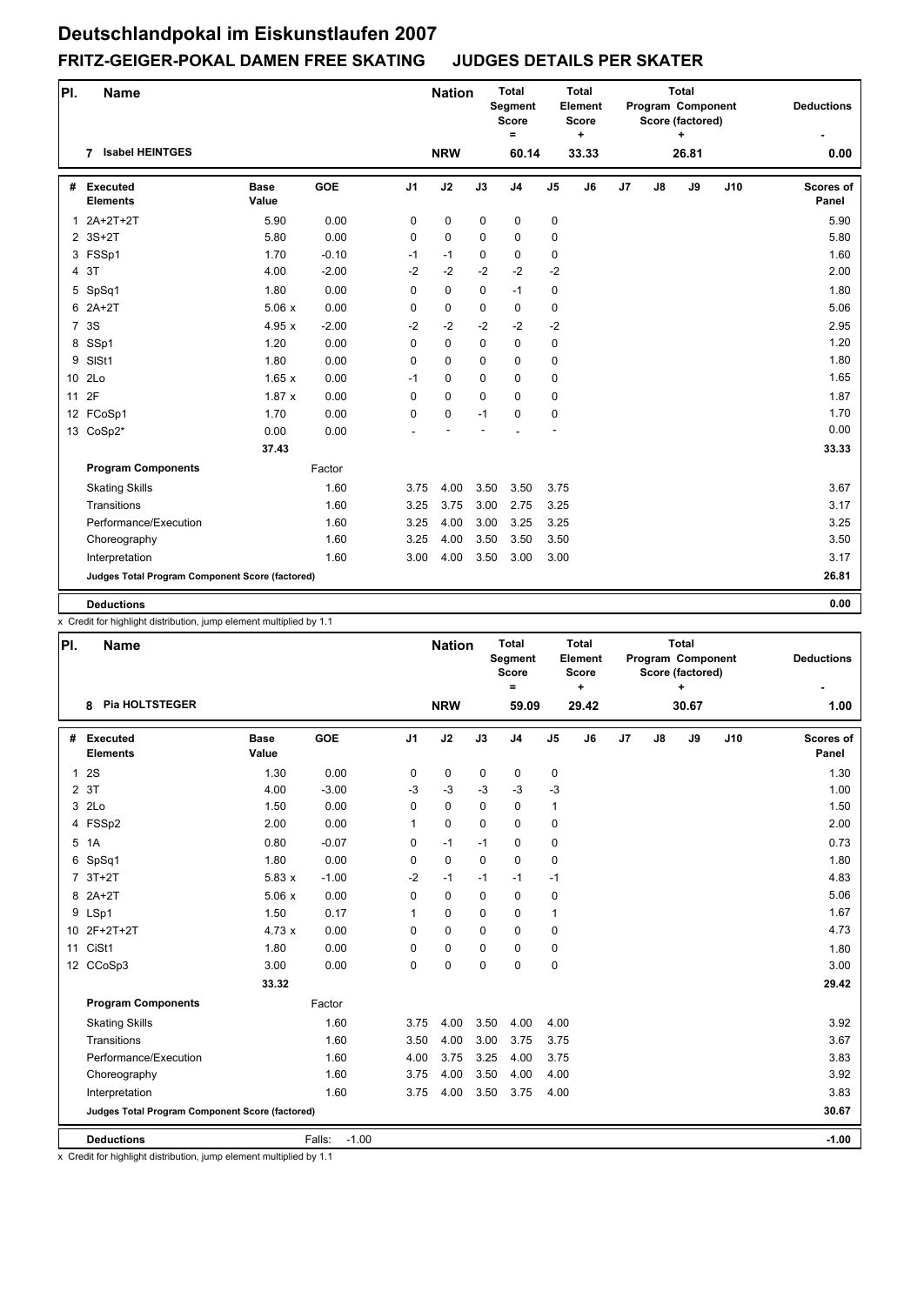| PI.            | <b>Name</b>                                     |                      |                   |                | <b>Nation</b> |              | <b>Total</b><br>Segment<br><b>Score</b><br>$=$ |                | <b>Total</b><br>Element<br><b>Score</b><br>٠ |                |    | <b>Total</b><br>Program Component<br>Score (factored)<br>+ |     | <b>Deductions</b>         |
|----------------|-------------------------------------------------|----------------------|-------------------|----------------|---------------|--------------|------------------------------------------------|----------------|----------------------------------------------|----------------|----|------------------------------------------------------------|-----|---------------------------|
|                | Cornelia KLUKOWSKI<br>9                         |                      |                   |                | <b>NRW</b>    |              | 58.24                                          |                | 27.50                                        |                |    | 31.74                                                      |     | 1.00                      |
| #              | Executed<br><b>Elements</b>                     | <b>Base</b><br>Value | <b>GOE</b>        | J <sub>1</sub> | J2            | J3           | J <sub>4</sub>                                 | J <sub>5</sub> | J6                                           | J <sub>7</sub> | J8 | J9                                                         | J10 | <b>Scores of</b><br>Panel |
| $\mathbf{1}$   | $2A+2T$                                         | 4.60                 | $-0.93$           | $-2$           | $-1$          | $-1$         | $-2$                                           | $-1$           |                                              |                |    |                                                            |     | 3.67                      |
| $\overline{2}$ | 3S                                              | 4.50                 | $-3.00$           | $-3$           | $-3$          | $-3$         | $-3$                                           | $-3$           |                                              |                |    |                                                            |     | 1.50                      |
|                | 3 FCSp2                                         | 2.00                 | 0.33              | $\Omega$       | $\mathbf 0$   | $\mathbf{1}$ | $\mathbf{1}$                                   | $\mathbf{1}$   |                                              |                |    |                                                            |     | 2.33                      |
| $\overline{4}$ | 2A                                              | 3.30                 | 0.00              | $\mathbf 0$    | $\mathbf 0$   | $\mathbf 0$  | $\mathbf 0$                                    | 0              |                                              |                |    |                                                            |     | 3.30                      |
|                | 5 LSp1                                          | 1.50                 | 0.33              | $\mathbf{1}$   | 0             | $\mathbf 0$  | $\mathbf{1}$                                   | $\mathbf{1}$   |                                              |                |    |                                                            |     | 1.83                      |
|                | 6 SpSq3                                         | 3.10                 | 0.00              | 0              | $\mathbf 0$   | $\Omega$     | $\Omega$                                       | 0              |                                              |                |    |                                                            |     | 3.10                      |
|                | 7 2Lo                                           | 1.65x                | 0.00              | $\mathbf 0$    | 0             | $\mathbf 0$  | $\mathbf 0$                                    | 0              |                                              |                |    |                                                            |     | 1.65                      |
|                | 8 2Lz+2T+SEQ                                    | 2.82x                | $-0.30$           | $-1$           | $-1$          | $-1$         | $\mathbf 0$                                    | $-1$           |                                              |                |    |                                                            |     | 2.52                      |
| 9              | 2F                                              | 1.87x                | 0.00              | $\Omega$       | $\mathbf 0$   | $\mathbf 0$  | $-1$                                           | 0              |                                              |                |    |                                                            |     | 1.87                      |
|                | 10 CiSt1                                        | 1.80                 | 0.00              | 0              | 0             | $\Omega$     | $\Omega$                                       | 0              |                                              |                |    |                                                            |     | 1.80                      |
| 11             | 2T                                              | 1.43x                | 0.00              | $\Omega$       | $\mathbf 0$   | $\Omega$     | $\mathbf 0$                                    | 0              |                                              |                |    |                                                            |     | 1.43                      |
|                | 12 CCoSp2                                       | 2.50                 | 0.00              | 0              | $\mathbf 0$   | $\mathbf 0$  | $\mathbf 0$                                    | 0              |                                              |                |    |                                                            |     | 2.50                      |
|                |                                                 | 31.07                |                   |                |               |              |                                                |                |                                              |                |    |                                                            |     | 27.50                     |
|                | <b>Program Components</b>                       |                      | Factor            |                |               |              |                                                |                |                                              |                |    |                                                            |     |                           |
|                | <b>Skating Skills</b>                           |                      | 1.60              | 3.50           | 4.00          | 3.75         | 4.25                                           | 4.50           |                                              |                |    |                                                            |     | 4.00                      |
|                | Transitions                                     |                      | 1.60              | 3.50           | 4.00          | 3.75         | 4.25                                           | 4.00           |                                              |                |    |                                                            |     | 3.92                      |
|                | Performance/Execution                           |                      | 1.60              | 3.75           | 3.75          | 4.00         | 4.00                                           | 4.50           |                                              |                |    |                                                            |     | 3.92                      |
|                | Choreography                                    |                      | 1.60              | 3.75           | 4.00          | 3.75         | 4.25                                           | 4.25           |                                              |                |    |                                                            |     | 4.00                      |
|                | Interpretation                                  |                      | 1.60              | 3.50           | 4.00          | 4.00         | 4.00                                           | 4.00           |                                              |                |    |                                                            |     | 4.00                      |
|                | Judges Total Program Component Score (factored) |                      |                   |                |               |              |                                                |                |                                              |                |    |                                                            |     | 31.74                     |
|                | <b>Deductions</b>                               |                      | Falls:<br>$-1.00$ |                |               |              |                                                |                |                                              |                |    |                                                            |     | $-1.00$                   |

x Credit for highlight distribution, jump element multiplied by 1.1

| PI. | <b>Name</b>                                     |                      |                   |                | <b>Nation</b> |              | <b>Total</b><br><b>Segment</b><br><b>Score</b><br>$\equiv$ |                          | <b>Total</b><br>Element<br><b>Score</b><br>$\ddot{}$ |    |    | <b>Total</b><br>Program Component<br>Score (factored)<br>÷ |     | <b>Deductions</b>  |
|-----|-------------------------------------------------|----------------------|-------------------|----------------|---------------|--------------|------------------------------------------------------------|--------------------------|------------------------------------------------------|----|----|------------------------------------------------------------|-----|--------------------|
|     | <b>Mira SONNENBERG</b><br>10                    |                      |                   |                | <b>NRW</b>    |              | 58.04                                                      |                          | 28.77                                                |    |    | 30.27                                                      |     | 1.00               |
|     | # Executed<br><b>Elements</b>                   | <b>Base</b><br>Value | <b>GOE</b>        | J <sub>1</sub> | J2            | J3           | J <sub>4</sub>                                             | J <sub>5</sub>           | J6                                                   | J7 | J8 | J9                                                         | J10 | Scores of<br>Panel |
|     | $1.3T+2T$                                       | 5.30                 | 1.00              | 1              | $\mathbf{1}$  | $\mathbf{1}$ | $\mathbf{1}$                                               | $\mathbf{1}$             |                                                      |    |    |                                                            |     | 6.30               |
|     | $2$ $2A+2T$                                     | 4.60                 | 0.33              | $\mathbf{1}$   | 0             | $\Omega$     | $\Omega$                                                   | $\overline{2}$           |                                                      |    |    |                                                            |     | 4.93               |
|     | 3 2F                                            | 1.70                 | 0.00              | 0              | $\Omega$      | $\Omega$     | $\Omega$                                                   | $\mathbf{1}$             |                                                      |    |    |                                                            |     | 1.70               |
|     | 4 2T                                            | 1.30                 | $-0.30$           | $-1$           | $-1$          | $-1$         | $-1$                                                       | $\mathbf{1}$             |                                                      |    |    |                                                            |     | 1.00               |
| 5   | 3S                                              | 4.50                 | $-3.00$           | $-3$           | $-3$          | $-3$         | $-3$                                                       | $-3$                     |                                                      |    |    |                                                            |     | 1.50               |
|     | 6 FSSp2                                         | 2.00                 | 0.00              | 0              | $\Omega$      | $\Omega$     | $\Omega$                                                   | $\pmb{0}$                |                                                      |    |    |                                                            |     | 2.00               |
|     | 7 CCoSp1                                        | 2.00                 | $-0.10$           | 0              | $-1$          | $-1$         | $\Omega$                                                   | $\pmb{0}$                |                                                      |    |    |                                                            |     | 1.90               |
|     | 8 A                                             | 0.00x                | 0.00              |                | $\sim$        |              | ٠                                                          | $\overline{\phantom{m}}$ |                                                      |    |    |                                                            |     | 0.00               |
| 9   | SISt1                                           | 1.80                 | 0.00              | 0              | $\mathbf 0$   | $\Omega$     | $\mathbf 0$                                                | $\pmb{0}$                |                                                      |    |    |                                                            |     | 1.80               |
|     | 10 2Lz+1T+1T                                    | 2.97x                | $-0.40$           | $-1$           | $-2$          | $-2$         | $-1$                                                       | $-1$                     |                                                      |    |    |                                                            |     | 2.57               |
|     | 11 SpSq4                                        | 3.40                 | 0.00              | 0              | $\mathbf 0$   | 0            | 0                                                          | $\mathbf 0$              |                                                      |    |    |                                                            |     | 3.40               |
|     | 12 LSp1                                         | 1.50                 | 0.17              | $\mathbf{1}$   | $\mathbf 0$   | 0            | $\Omega$                                                   | $\mathbf{1}$             |                                                      |    |    |                                                            |     | 1.67               |
|     |                                                 | 31.07                |                   |                |               |              |                                                            |                          |                                                      |    |    |                                                            |     | 28.77              |
|     | <b>Program Components</b>                       |                      | Factor            |                |               |              |                                                            |                          |                                                      |    |    |                                                            |     |                    |
|     | <b>Skating Skills</b>                           |                      | 1.60              | 4.00           | 3.75          | 3.75         | 4.25                                                       | 4.50                     |                                                      |    |    |                                                            |     | 4.00               |
|     | Transitions                                     |                      | 1.60              | 3.75           | 3.50          | 3.00         | 4.00                                                       | 4.00                     |                                                      |    |    |                                                            |     | 3.75               |
|     | Performance/Execution                           |                      | 1.60              | 3.50           | 3.50          | 3.25         | 4.00                                                       | 4.25                     |                                                      |    |    |                                                            |     | 3.67               |
|     | Choreography                                    |                      | 1.60              | 3.50           | 3.50          | 3.50         | 4.25                                                       | 4.25                     |                                                      |    |    |                                                            |     | 3.75               |
|     | Interpretation                                  |                      | 1.60              | 3.75           | 3.50          | 3.25         | 4.00                                                       | 4.50                     |                                                      |    |    |                                                            |     | 3.75               |
|     | Judges Total Program Component Score (factored) |                      |                   |                |               |              |                                                            |                          |                                                      |    |    |                                                            |     | 30.27              |
|     | <b>Deductions</b>                               |                      | Falls:<br>$-1.00$ |                |               |              |                                                            |                          |                                                      |    |    |                                                            |     | $-1.00$            |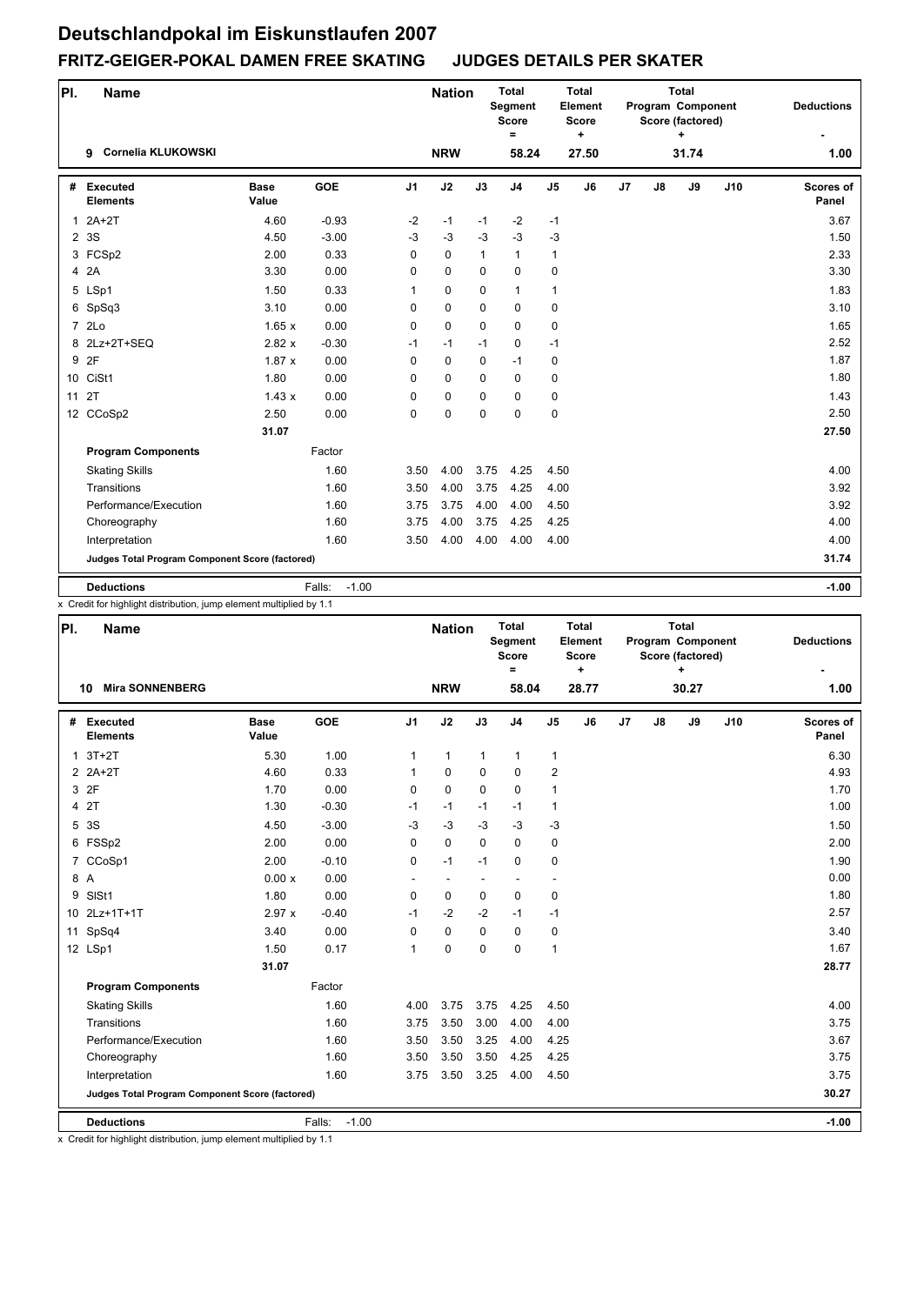| PI.          | <b>Name</b>                                     |                      |         |                | <b>Nation</b> |             | <b>Total</b><br>Segment<br><b>Score</b><br>$=$ |                | <b>Total</b><br>Element<br>Score<br>٠ |    |    | <b>Total</b><br>Program Component<br>Score (factored)<br>÷ |     | <b>Deductions</b>  |
|--------------|-------------------------------------------------|----------------------|---------|----------------|---------------|-------------|------------------------------------------------|----------------|---------------------------------------|----|----|------------------------------------------------------------|-----|--------------------|
|              | <b>Anissa FRANK</b><br>11                       |                      |         |                | <b>NRW</b>    |             | 57.92                                          |                | 28.59                                 |    |    | 29.33                                                      |     | 0.00               |
|              | # Executed<br><b>Elements</b>                   | <b>Base</b><br>Value | GOE     | J <sub>1</sub> | J2            | J3          | J <sub>4</sub>                                 | J <sub>5</sub> | J <sub>6</sub>                        | J7 | J8 | J9                                                         | J10 | Scores of<br>Panel |
| $\mathbf{1}$ | $2A2 + 2T$                                      | 2.10                 | $-0.30$ | $-1$           | $-1$          | $-2$        | $-1$                                           | 0              |                                       |    |    |                                                            |     | 1.80               |
|              | 2 3S+2T                                         | 5.80                 | $-2.00$ | $-2$           | $-2$          | $-2$        | $-2$                                           | $-1$           |                                       |    |    |                                                            |     | 3.80               |
|              | 3 FCSp2                                         | 2.00                 | 0.33    | $\mathbf{1}$   | $\mathbf 0$   | $\Omega$    | $\mathbf{1}$                                   | $\mathbf{1}$   |                                       |    |    |                                                            |     | 2.33               |
|              | 4.3S<                                           | 1.30                 | $-0.60$ | $-3$           | $-2$          | $-2$        | $-2$                                           | $-2$           |                                       |    |    |                                                            |     | 0.70               |
|              | 5 2F                                            | 1.70                 | 0.00    | 0              | $\mathbf 0$   | $\Omega$    | $\mathbf 0$                                    | 0              |                                       |    |    |                                                            |     | 1.70               |
|              | 6 SpSq4                                         | 3.40                 | 1.00    | $\mathbf{1}$   | $\mathbf{1}$  | $\Omega$    | $\mathbf{1}$                                   | $\mathbf{1}$   |                                       |    |    |                                                            |     | 4.40               |
|              | 72Lz                                            | 2.09x                | 0.00    | $\mathbf 0$    | $\mathbf 0$   | $\mathbf 0$ | $\mathbf 0$                                    | 0              |                                       |    |    |                                                            |     | 2.09               |
|              | $8$ 2A<                                         | 0.88x                | $-0.20$ | $-1$           | 0             | $-2$        | $-1$                                           | $-1$           |                                       |    |    |                                                            |     | 0.68               |
|              | 9 LSp1                                          | 1.50                 | 0.33    | 1              | $-1$          | $\Omega$    | $\mathbf{1}$                                   | $\mathbf{1}$   |                                       |    |    |                                                            |     | 1.83               |
|              | 10 SISt1                                        | 1.80                 | 0.00    | $\Omega$       | $\mathbf 0$   | $\Omega$    | $\mathbf 0$                                    | 0              |                                       |    |    |                                                            |     | 1.80               |
| 11           | $2T+2T+2T$                                      | 4.29x                | 0.00    | 0              | $\pmb{0}$     | $\mathbf 0$ | $\mathbf 0$                                    | 0              |                                       |    |    |                                                            |     | 4.29               |
|              | 12 CCoSp3                                       | 3.00                 | 0.17    | 0              | 0             | $\Omega$    | $\mathbf{1}$                                   | $\mathbf{1}$   |                                       |    |    |                                                            |     | 3.17               |
|              |                                                 | 29.86                |         |                |               |             |                                                |                |                                       |    |    |                                                            |     | 28.59              |
|              | <b>Program Components</b>                       |                      | Factor  |                |               |             |                                                |                |                                       |    |    |                                                            |     |                    |
|              | <b>Skating Skills</b>                           |                      | 1.60    | 3.75           | 3.75          | 3.75        | 4.00                                           | 4.25           |                                       |    |    |                                                            |     | 3.83               |
|              | Transitions                                     |                      | 1.60    | 3.50           | 3.75          | 3.50        | 3.50                                           | 4.00           |                                       |    |    |                                                            |     | 3.58               |
|              | Performance/Execution                           |                      | 1.60    | 3.50           | 3.75          | 3.75        | 3.50                                           | 4.25           |                                       |    |    |                                                            |     | 3.67               |
|              | Choreography                                    |                      | 1.60    | 3.25           | 3.50          | 3.75        | 3.75                                           | 4.25           |                                       |    |    |                                                            |     | 3.67               |
|              | Interpretation                                  |                      | 1.60    | 3.50           | 3.50          | 3.75        | 3.50                                           | 3.75           |                                       |    |    |                                                            |     | 3.58               |
|              | Judges Total Program Component Score (factored) |                      |         |                |               |             |                                                |                |                                       |    |    |                                                            |     | 29.33              |
|              | <b>Deductions</b>                               |                      |         |                |               |             |                                                |                |                                       |    |    |                                                            |     | 0.00               |

x Credit for highlight distribution, jump element multiplied by 1.1

| PI. | <b>Name</b>                                     |                      |                   |                | <b>Nation</b> |             | <b>Total</b><br>Segment<br><b>Score</b><br>$\equiv$ |                | <b>Total</b><br>Element<br><b>Score</b><br>$\ddot{}$ |    |    | Total<br>Program Component<br>Score (factored)<br>+ |     | <b>Deductions</b>  |
|-----|-------------------------------------------------|----------------------|-------------------|----------------|---------------|-------------|-----------------------------------------------------|----------------|------------------------------------------------------|----|----|-----------------------------------------------------|-----|--------------------|
|     | Jessica HUJSL<br>12                             |                      |                   |                | <b>NRW</b>    |             | 57.65                                               |                | 30.12                                                |    |    | 28.53                                               |     | 1.00               |
| #   | Executed<br><b>Elements</b>                     | <b>Base</b><br>Value | <b>GOE</b>        | J <sub>1</sub> | J2            | J3          | J <sub>4</sub>                                      | J <sub>5</sub> | J6                                                   | J7 | J8 | J9                                                  | J10 | Scores of<br>Panel |
|     | $12A+2T$                                        | 4.60                 | $-0.23$           | 0              | $-1$          | $-1$        | 0                                                   | 0              |                                                      |    |    |                                                     |     | 4.37               |
|     | 2 3S+2T                                         | 5.80                 | $-0.33$           | 0              | $-1$          | $-1$        | 0                                                   | 0              |                                                      |    |    |                                                     |     | 5.47               |
|     | $3 \t3T <$                                      | 1.30                 | $-1.00$           | $-3$           | $-3$          | $-3$        | $-3$                                                | $-3$           |                                                      |    |    |                                                     |     | 0.30               |
|     | 4 SpSq3                                         | 3.10                 | 0.00              | 0              | $\mathbf 0$   | $\mathbf 0$ | $\mathbf 0$                                         | $\mathbf{1}$   |                                                      |    |    |                                                     |     | 3.10               |
|     | 5 3S                                            | 4.95x                | $-1.00$           | $-1$           | $-1$          | $-1$        | $-1$                                                | $-1$           |                                                      |    |    |                                                     |     | 3.95               |
|     | 6 CCoSp2                                        | 2.50                 | 0.00              | 0              | $\mathbf 0$   | 0           | $\mathbf 0$                                         | $\mathbf{1}$   |                                                      |    |    |                                                     |     | 2.50               |
|     | 7 2F                                            | 1.87x                | 0.00              | 0              | $\mathbf 0$   | $\Omega$    | $\mathbf 0$                                         | 0              |                                                      |    |    |                                                     |     | 1.87               |
|     | 8 2Lo+2T                                        | 3.08x                | $-0.30$           | $-1$           | $-1$          | $-1$        | $-1$                                                | $-1$           |                                                      |    |    |                                                     |     | 2.78               |
|     | $9$ 2A<                                         | 0.88x                | 0.00              | $-1$           | $\mathbf 0$   | $\mathbf 0$ | $\mathbf 0$                                         | 0              |                                                      |    |    |                                                     |     | 0.88               |
|     | 10 LSp1                                         | 1.50                 | 0.00              | 0              | $\Omega$      | $\Omega$    | $\Omega$                                            | 0              |                                                      |    |    |                                                     |     | 1.50               |
| 11  | SISt1                                           | 1.80                 | $-0.10$           | 0              | $-1$          | $-1$        | $\mathbf 0$                                         | 0              |                                                      |    |    |                                                     |     | 1.70               |
|     | 12 FCSp1                                        | 1.70                 | 0.00              | $-1$           | $\mathbf 0$   | $\mathbf 0$ | $\mathbf 0$                                         | 0              |                                                      |    |    |                                                     |     | 1.70               |
|     |                                                 | 33.08                |                   |                |               |             |                                                     |                |                                                      |    |    |                                                     |     | 30.12              |
|     | <b>Program Components</b>                       |                      | Factor            |                |               |             |                                                     |                |                                                      |    |    |                                                     |     |                    |
|     | <b>Skating Skills</b>                           |                      | 1.60              | 3.50           | 3.50          | 3.75        | 4.00                                                | 4.00           |                                                      |    |    |                                                     |     | 3.75               |
|     | Transitions                                     |                      | 1.60              | 3.50           | 3.75          | 3.25        | 3.75                                                | 3.50           |                                                      |    |    |                                                     |     | 3.58               |
|     | Performance/Execution                           |                      | 1.60              | 3.25           | 3.50          | 3.00        | 3.75                                                | 3.75           |                                                      |    |    |                                                     |     | 3.50               |
|     | Choreography                                    |                      | 1.60              | 3.50           | 3.50          | 3.25        | 4.00                                                | 3.75           |                                                      |    |    |                                                     |     | 3.58               |
|     | Interpretation                                  |                      | 1.60              | 3.25           | 3.50          | 3.25        | 3.75                                                | 3.50           |                                                      |    |    |                                                     |     | 3.42               |
|     | Judges Total Program Component Score (factored) |                      |                   |                |               |             |                                                     |                |                                                      |    |    |                                                     |     | 28.53              |
|     | <b>Deductions</b>                               |                      | Falls:<br>$-1.00$ |                |               |             |                                                     |                |                                                      |    |    |                                                     |     | $-1.00$            |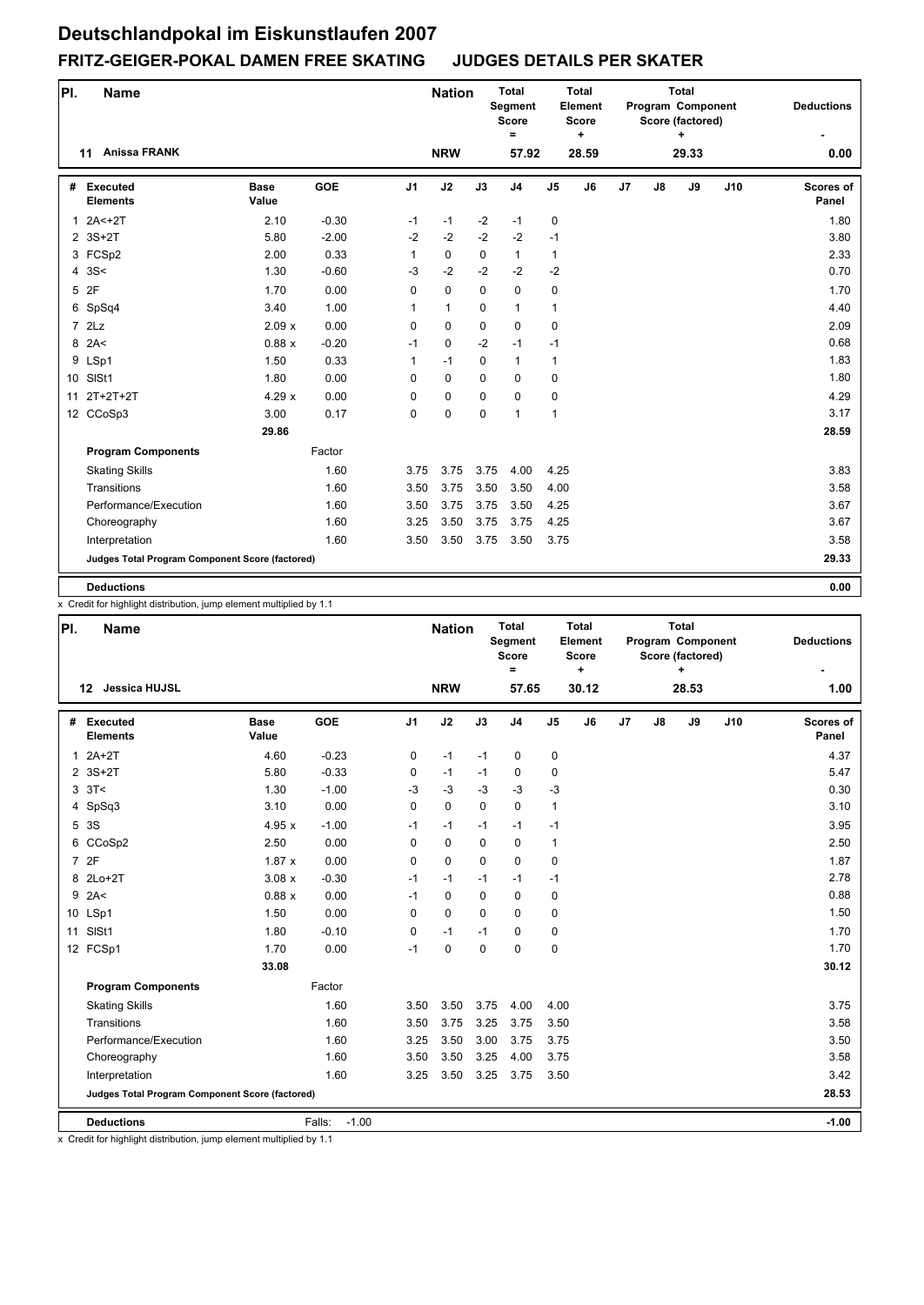| PI.            | <b>Name</b>                                     |                      |         |                | <b>Nation</b> |             | <b>Total</b><br>Segment<br><b>Score</b><br>= |               | <b>Total</b><br>Element<br>Score<br>٠ |    |               | <b>Total</b><br>Program Component<br>Score (factored)<br>٠ |     | <b>Deductions</b>  |
|----------------|-------------------------------------------------|----------------------|---------|----------------|---------------|-------------|----------------------------------------------|---------------|---------------------------------------|----|---------------|------------------------------------------------------------|-----|--------------------|
|                | <b>Nicole SCHECK</b><br>13                      |                      |         |                | B-W           |             | 57.21                                        |               | 26.82                                 |    |               | 30.39                                                      |     | 0.00               |
|                | # Executed<br><b>Elements</b>                   | <b>Base</b><br>Value | GOE     | J <sub>1</sub> | J2            | J3          | J <sub>4</sub>                               | $\mathsf{J}5$ | J <sub>6</sub>                        | J7 | $\mathsf{J}8$ | J9                                                         | J10 | Scores of<br>Panel |
| $\mathbf{1}$   | 2A                                              | 3.30                 | $-0.70$ | $-1$           | $-1$          | $-1$        | 0                                            | $-1$          |                                       |    |               |                                                            |     | 2.60               |
|                | $2$ $2Lz+2Lo$                                   | 3.40                 | $-0.30$ | $-1$           | $-1$          | $-1$        | $-1$                                         | 0             |                                       |    |               |                                                            |     | 3.10               |
|                | 3 2F                                            | 1.70                 | 0.00    | $\Omega$       | $\mathbf 0$   | $\Omega$    | $\mathbf 0$                                  | 0             |                                       |    |               |                                                            |     | 1.70               |
|                | 4 LSp2                                          | 1.80                 | 0.00    | 0              | 0             | $\mathbf 0$ | $\mathbf 0$                                  | 0             |                                       |    |               |                                                            |     | 1.80               |
|                | 5 SpSq4                                         | 3.40                 | 0.00    | $\Omega$       | $\mathbf 0$   | $\Omega$    | $\mathbf 0$                                  | 0             |                                       |    |               |                                                            |     | 3.40               |
| 6              | 2A                                              | 3.63x                | 0.00    | $\mathbf 0$    | $\pmb{0}$     | $-1$        | $\mathbf 0$                                  | 0             |                                       |    |               |                                                            |     | 3.63               |
| $\overline{7}$ | 2F                                              | 1.87x                | 0.00    | 0              | $-1$          | $\mathbf 0$ | 0                                            | 0             |                                       |    |               |                                                            |     | 1.87               |
|                | 8 FCSp2                                         | 2.00                 | 0.17    | 0              | $\mathbf 0$   | $\Omega$    | $\mathbf{1}$                                 | $\mathbf{1}$  |                                       |    |               |                                                            |     | 2.17               |
|                | $9$ 2T+2T<                                      | 1.87x                | $-0.60$ | $-2$           | $-2$          | $-2$        | $-2$                                         | $-2$          |                                       |    |               |                                                            |     | 1.27               |
|                | 10 SeSt1                                        | 1.80                 | 0.00    | $\Omega$       | $\mathbf 0$   | $\Omega$    | $\Omega$                                     | 0             |                                       |    |               |                                                            |     | 1.80               |
|                | 11 1F                                           | 0.55x                | $-0.07$ | 0              | $-1$          | $-1$        | $-1$                                         | 0             |                                       |    |               |                                                            |     | 0.48               |
|                | 12 CCoSp3                                       | 3.00                 | 0.00    | $\Omega$       | $\mathbf 0$   | $-1$        | $\mathbf 0$                                  | 0             |                                       |    |               |                                                            |     | 3.00               |
|                |                                                 | 28.32                |         |                |               |             |                                              |               |                                       |    |               |                                                            |     | 26.82              |
|                | <b>Program Components</b>                       |                      | Factor  |                |               |             |                                              |               |                                       |    |               |                                                            |     |                    |
|                | <b>Skating Skills</b>                           |                      | 1.60    | 4.00           | 3.50          | 3.50        | 4.00                                         | 4.00          |                                       |    |               |                                                            |     | 3.83               |
|                | Transitions                                     |                      | 1.60    | 3.75           | 3.75          | 3.25        | 4.00                                         | 4.25          |                                       |    |               |                                                            |     | 3.83               |
|                | Performance/Execution                           |                      | 1.60    | 4.00           | 3.00          | 3.25        | 4.00                                         | 4.25          |                                       |    |               |                                                            |     | 3.75               |
|                | Choreography                                    |                      | 1.60    | 3.75           | 3.50          | 3.25        | 4.25                                         | 4.00          |                                       |    |               |                                                            |     | 3.75               |
|                | Interpretation                                  |                      | 1.60    | 3.75           | 3.75          | 3.25        | 4.00                                         | 4.25          |                                       |    |               |                                                            |     | 3.83               |
|                | Judges Total Program Component Score (factored) |                      |         |                |               |             |                                              |               |                                       |    |               |                                                            |     | 30.39              |
|                | <b>Deductions</b>                               |                      |         |                |               |             |                                              |               |                                       |    |               |                                                            |     | 0.00               |

x Credit for highlight distribution, jump element multiplied by 1.1

| PI.          | <b>Name</b>                                     |                      |                   |                | <b>Nation</b> |             | <b>Total</b><br><b>Segment</b><br><b>Score</b><br>$\equiv$ |                | <b>Total</b><br>Element<br><b>Score</b><br>$\ddot{}$ |    |               | <b>Total</b><br>Program Component<br>Score (factored)<br>÷ |     | <b>Deductions</b>  |
|--------------|-------------------------------------------------|----------------------|-------------------|----------------|---------------|-------------|------------------------------------------------------------|----------------|------------------------------------------------------|----|---------------|------------------------------------------------------------|-----|--------------------|
|              | <b>Jeanny Ann KAISER</b><br>14                  |                      |                   |                | <b>SAS</b>    |             | 55.25                                                      |                | 28.85                                                |    |               | 28.40                                                      |     | 2.00               |
| #            | <b>Executed</b><br><b>Elements</b>              | <b>Base</b><br>Value | <b>GOE</b>        | J <sub>1</sub> | J2            | J3          | J <sub>4</sub>                                             | J <sub>5</sub> | J6                                                   | J7 | $\mathsf{J}8$ | J9                                                         | J10 | Scores of<br>Panel |
| $\mathbf{1}$ | 2A                                              | 3.30                 | 0.00              | 0              | 0             | $\mathbf 0$ | 0                                                          | 0              |                                                      |    |               |                                                            |     | 3.30               |
|              | 2 3 S                                           | 4.50                 | $-3.00$           | $-3$           | $-3$          | $-3$        | $-3$                                                       | -3             |                                                      |    |               |                                                            |     | 1.50               |
|              | 3 2Lz+2T                                        | 3.20                 | 0.00              | $-1$           | $\mathbf 0$   | $\Omega$    | $\mathbf 0$                                                | $\pmb{0}$      |                                                      |    |               |                                                            |     | 3.20               |
|              | 4 FCSp2                                         | 2.00                 | 0.00              | 0              | $\mathbf 0$   | $\Omega$    | $\mathbf 0$                                                | 0              |                                                      |    |               |                                                            |     | 2.00               |
|              | 5 3Lo                                           | 5.00                 | $-3.00$           | $-3$           | $-3$          | $-3$        | $-3$                                                       | $-3$           |                                                      |    |               |                                                            |     | 2.00               |
|              | 6 2F                                            | 1.70                 | $-0.30$           | $-1$           | $\mathbf 0$   | $-1$        | $-1$                                                       | $-1$           |                                                      |    |               |                                                            |     | 1.40               |
|              | 7 2S                                            | 1.43x                | 0.00              | 0              | $\mathbf 0$   | $\Omega$    | $\mathbf 0$                                                | $\mathbf 0$    |                                                      |    |               |                                                            |     | 1.43               |
|              | 8 LSp1                                          | 1.50                 | 0.17              | 0              | $\mathbf{1}$  | $\mathbf 0$ | $\mathbf{1}$                                               | 0              |                                                      |    |               |                                                            |     | 1.67               |
|              | 9 SpSq3                                         | 3.10                 | 0.00              | 0              | $\mathbf 0$   | $\mathbf 0$ | $\mathbf{1}$                                               | 0              |                                                      |    |               |                                                            |     | 3.10               |
|              | 10 2F+2T+2Lo                                    | 4.95 x               | 0.00              | 0              | $\mathbf 0$   | $\Omega$    | $\mathbf 0$                                                | 0              |                                                      |    |               |                                                            |     | 4.95               |
|              | 11 CiSt1                                        | 1.80                 | 0.00              | 0              | 0             | $\Omega$    | $\mathbf 0$                                                | 0              |                                                      |    |               |                                                            |     | 1.80               |
|              | 12 CCoSp2                                       | 2.50                 | 0.00              | 0              | $\mathbf 0$   | $\mathbf 0$ | $\mathbf 0$                                                | $\pmb{0}$      |                                                      |    |               |                                                            |     | 2.50               |
|              |                                                 | 34.98                |                   |                |               |             |                                                            |                |                                                      |    |               |                                                            |     | 28.85              |
|              | <b>Program Components</b>                       |                      | Factor            |                |               |             |                                                            |                |                                                      |    |               |                                                            |     |                    |
|              | <b>Skating Skills</b>                           |                      | 1.60              | 3.25           | 3.50          | 4.00        | 3.75                                                       | 3.50           |                                                      |    |               |                                                            |     | 3.58               |
|              | Transitions                                     |                      | 1.60              | 3.00           | 3.75          | 3.25        | 3.50                                                       | 3.50           |                                                      |    |               |                                                            |     | 3.42               |
|              | Performance/Execution                           |                      | 1.60              | 3.25           | 3.50          | 3.00        | 3.75                                                       | 3.75           |                                                      |    |               |                                                            |     | 3.50               |
|              | Choreography                                    |                      | 1.60              | 3.00           | 3.75          | 3.25        | 3.75                                                       | 3.75           |                                                      |    |               |                                                            |     | 3.58               |
|              | Interpretation                                  |                      | 1.60              | 3.00           | 3.75          | 3.50        | 3.75                                                       | 3.75           |                                                      |    |               |                                                            |     | 3.67               |
|              | Judges Total Program Component Score (factored) |                      |                   |                |               |             |                                                            |                |                                                      |    |               |                                                            |     | 28.40              |
|              | <b>Deductions</b>                               |                      | $-2.00$<br>Falls: |                |               |             |                                                            |                |                                                      |    |               |                                                            |     | $-2.00$            |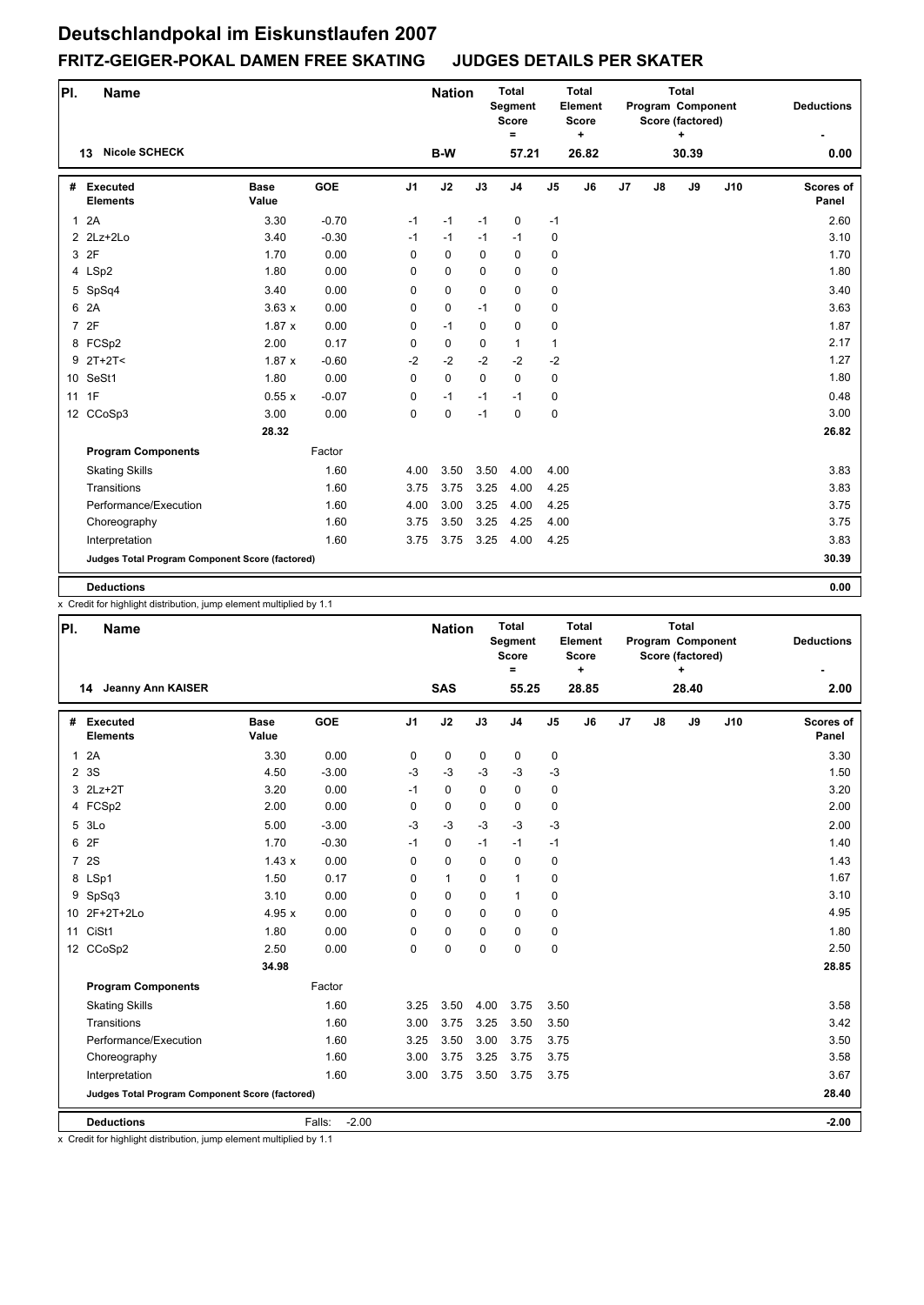| PI.          | <b>Name</b>                                     |                      |         |          | <b>Nation</b> |             | <b>Total</b><br><b>Segment</b><br><b>Score</b><br>$\equiv$ |                | <b>Total</b><br>Element<br><b>Score</b><br>÷ |    |               | <b>Total</b><br>Program Component<br>Score (factored)<br>٠ |     | <b>Deductions</b>         |
|--------------|-------------------------------------------------|----------------------|---------|----------|---------------|-------------|------------------------------------------------------------|----------------|----------------------------------------------|----|---------------|------------------------------------------------------------|-----|---------------------------|
|              | <b>Carolin MORLOCK</b><br>15                    |                      |         |          | B-W           |             | 54.96                                                      |                | 28.43                                        |    |               | 26.53                                                      |     | 0.00                      |
| #            | <b>Executed</b><br><b>Elements</b>              | <b>Base</b><br>Value | GOE     | J1       | J2            | J3          | J <sub>4</sub>                                             | J <sub>5</sub> | J6                                           | J7 | $\mathsf{J}8$ | J9                                                         | J10 | <b>Scores of</b><br>Panel |
| $\mathbf{1}$ | $2Lz+2Lo$                                       | 3.40                 | $-0.60$ | $-2$     | $-2$          | $-2$        | $-2$                                                       | $-2$           |                                              |    |               |                                                            |     | 2.80                      |
|              | 2 2F                                            | 1.70                 | 0.00    | 0        | 0             | 0           | $\mathbf 0$                                                | 0              |                                              |    |               |                                                            |     | 1.70                      |
|              | 3 CCoSp3                                        | 3.00                 | 0.00    | 0        | 0             | $\Omega$    | $\mathbf 0$                                                | 0              |                                              |    |               |                                                            |     | 3.00                      |
|              | 4 1A                                            | 0.80                 | 0.00    | 0        | 0             | 0           | $\mathbf 0$                                                | 0              |                                              |    |               |                                                            |     | 0.80                      |
| 5            | $2F+2T$                                         | 3.00                 | 0.00    | 0        | 0             | $-1$        | $\mathbf 0$                                                | 0              |                                              |    |               |                                                            |     | 3.00                      |
|              | 6 SpSq4                                         | 3.40                 | 0.00    | 0        | 0             | $\mathbf 0$ | $\mathbf 0$                                                | $\mathbf{1}$   |                                              |    |               |                                                            |     | 3.40                      |
|              | 7 2Lz+2Lo+2Lo                                   | 5.39x                | $-0.30$ | $-1$     | $-1$          | $-1$        | $-1$                                                       | $-1$           |                                              |    |               |                                                            |     | 5.09                      |
|              | 8 SISt1                                         | 1.80                 | 0.00    | 0        | 0             | $\Omega$    | $\mathbf 0$                                                | 0              |                                              |    |               |                                                            |     | 1.80                      |
|              | 9 2Lo                                           | 1.65x                | 0.00    | $\Omega$ | 0             | $\Omega$    | $\Omega$                                                   | 0              |                                              |    |               |                                                            |     | 1.65                      |
|              | 10 FCSp1                                        | 1.70                 | 0.00    | $\Omega$ | 0             | $-1$        | $\mathbf 0$                                                | 0              |                                              |    |               |                                                            |     | 1.70                      |
|              | $11$ $2Lz$                                      | 2.09x                | $-0.10$ | 0        | 0             | $-1$        | $-1$                                                       | 0              |                                              |    |               |                                                            |     | 1.99                      |
|              | 12 LSp1                                         | 1.50                 | 0.00    | 0        | 0             | $\Omega$    | $\mathbf 0$                                                | 0              |                                              |    |               |                                                            |     | 1.50                      |
|              |                                                 | 29.43                |         |          |               |             |                                                            |                |                                              |    |               |                                                            |     | 28.43                     |
|              | <b>Program Components</b>                       |                      | Factor  |          |               |             |                                                            |                |                                              |    |               |                                                            |     |                           |
|              | <b>Skating Skills</b>                           |                      | 1.60    | 3.25     | 3.50          | 3.50        | 3.50                                                       | 3.00           |                                              |    |               |                                                            |     | 3.42                      |
|              | Transitions                                     |                      | 1.60    | 3.25     | 3.50          | 3.00        | 3.25                                                       | 2.50           |                                              |    |               |                                                            |     | 3.17                      |
|              | Performance/Execution                           |                      | 1.60    | 3.50     | 3.75          | 3.00        | 3.50                                                       | 2.75           |                                              |    |               |                                                            |     | 3.33                      |
|              | Choreography                                    |                      | 1.60    | 3.25     | 3.50          | 3.25        | 3.75                                                       | 3.00           |                                              |    |               |                                                            |     | 3.33                      |
|              | Interpretation                                  |                      | 1.60    | 3.50     | 3.25          | 3.25        | 3.50                                                       | 2.75           |                                              |    |               |                                                            |     | 3.33                      |
|              | Judges Total Program Component Score (factored) |                      |         |          |               |             |                                                            |                |                                              |    |               |                                                            |     | 26.53                     |
|              | <b>Deductions</b>                               |                      |         |          |               |             |                                                            |                |                                              |    |               |                                                            |     | 0.00                      |

x Credit for highlight distribution, jump element multiplied by 1.1

| PI.          | <b>Name</b>                                     |                      |            |                | <b>Nation</b>  |             | <b>Total</b><br>Segment<br><b>Score</b><br>$\equiv$ |                          | <b>Total</b><br>Element<br><b>Score</b><br>÷ |    |    | <b>Total</b><br>Program Component<br>Score (factored)<br>٠ |     | <b>Deductions</b>         |
|--------------|-------------------------------------------------|----------------------|------------|----------------|----------------|-------------|-----------------------------------------------------|--------------------------|----------------------------------------------|----|----|------------------------------------------------------------|-----|---------------------------|
|              | <b>Bettina BAYER</b><br>16                      |                      |            |                | <b>BAY</b>     |             | 54.56                                               |                          | 23.77                                        |    |    | 30.79                                                      |     | 0.00                      |
| #            | Executed<br><b>Elements</b>                     | <b>Base</b><br>Value | <b>GOE</b> | J <sub>1</sub> | J2             | J3          | J <sub>4</sub>                                      | J <sub>5</sub>           | J6                                           | J7 | J8 | J9                                                         | J10 | <b>Scores of</b><br>Panel |
| $\mathbf{1}$ | 2A                                              | 3.30                 | 0.33       | $\mathbf{1}$   | 0              | 0           | 0                                                   | $\mathbf{1}$             |                                              |    |    |                                                            |     | 3.63                      |
|              | $2$ $2$ Lz                                      | 1.90                 | $-0.40$    | $-2$           | $-1$           | $-1$        | $-2$                                                | $-1$                     |                                              |    |    |                                                            |     | 1.50                      |
| 3            | 2A                                              | 3.30                 | $-1.40$    | $-2$           | $-2$           | $-2$        | $-2$                                                | $-2$                     |                                              |    |    |                                                            |     | 1.90                      |
|              | 4 FSSp2                                         | 2.00                 | $-0.10$    | $\Omega$       | $\mathbf 0$    | $-2$        | $\mathbf 0$                                         | $-1$                     |                                              |    |    |                                                            |     | 1.90                      |
|              | 5 SpSq4                                         | 3.40                 | 0.67       | $\mathbf{1}$   | 0              | $\mathbf 0$ | $\mathbf{1}$                                        | $\mathbf{1}$             |                                              |    |    |                                                            |     | 4.07                      |
|              | 6 2Lz+2T                                        | 3.52x                | 0.00       | 0              | $\mathbf 0$    | $\mathbf 0$ | 0                                                   | $\pmb{0}$                |                                              |    |    |                                                            |     | 3.52                      |
|              | 7 2F                                            | 1.87x                | 0.17       | $\mathbf{1}$   | $\mathbf 0$    | $\mathbf 0$ | $\mathbf 0$                                         | $\mathbf{1}$             |                                              |    |    |                                                            |     | 2.04                      |
|              | 8 LSp3*                                         | 0.00                 | 0.00       | $\overline{a}$ | $\overline{a}$ | ÷,          | ä,                                                  | ٠                        |                                              |    |    |                                                            |     | 0.00                      |
| 9            | 2Lz                                             | 2.09x                | $-0.30$    | $-2$           | $-1$           | $-1$        | $-1$                                                | $-1$                     |                                              |    |    |                                                            |     | 1.79                      |
|              | 10 SISt1                                        | 1.80                 | 0.00       | 0              | $\pmb{0}$      | $\mathbf 0$ | 0                                                   | 0                        |                                              |    |    |                                                            |     | 1.80                      |
|              | 11 1F                                           | 0.55x                | $-0.03$    | 0              | $-1$           | $-1$        | $\mathbf 0$                                         | 0                        |                                              |    |    |                                                            |     | 0.52                      |
|              | 12 CCoSp3*                                      | 0.00                 | 0.00       | ٠              | $\overline{a}$ |             |                                                     | $\overline{\phantom{a}}$ |                                              |    |    |                                                            |     | 0.00                      |
|              | 13 SSp1                                         | 1.20                 | $-0.10$    | $-1$           | $\mathbf 0$    | $-1$        | $\mathbf 0$                                         | $\pmb{0}$                |                                              |    |    |                                                            |     | 1.10                      |
|              |                                                 | 24.93                |            |                |                |             |                                                     |                          |                                              |    |    |                                                            |     | 23.77                     |
|              | <b>Program Components</b>                       |                      | Factor     |                |                |             |                                                     |                          |                                              |    |    |                                                            |     |                           |
|              | <b>Skating Skills</b>                           |                      | 1.60       | 4.25           | 3.75           | 3.75        | 4.25                                                | 4.25                     |                                              |    |    |                                                            |     | 4.08                      |
|              | Transitions                                     |                      | 1.60       | 3.75           | 3.75           | 3.00        | 4.00                                                | 3.75                     |                                              |    |    |                                                            |     | 3.75                      |
|              | Performance/Execution                           |                      | 1.60       | 3.75           | 3.75           | 3.00        | 3.75                                                | 4.00                     |                                              |    |    |                                                            |     | 3.75                      |
|              | Choreography                                    |                      | 1.60       | 3.75           | 4.00           | 3.25        | 4.00                                                | 3.75                     |                                              |    |    |                                                            |     | 3.83                      |
|              | Interpretation                                  |                      | 1.60       | 4.00           | 3.75           | 3.25        | 4.00                                                | 3.75                     |                                              |    |    |                                                            |     | 3.83                      |
|              | Judges Total Program Component Score (factored) |                      |            |                |                |             |                                                     |                          |                                              |    |    |                                                            |     | 30.79                     |
|              | <b>Deductions</b>                               |                      |            |                |                |             |                                                     |                          |                                              |    |    |                                                            |     | 0.00                      |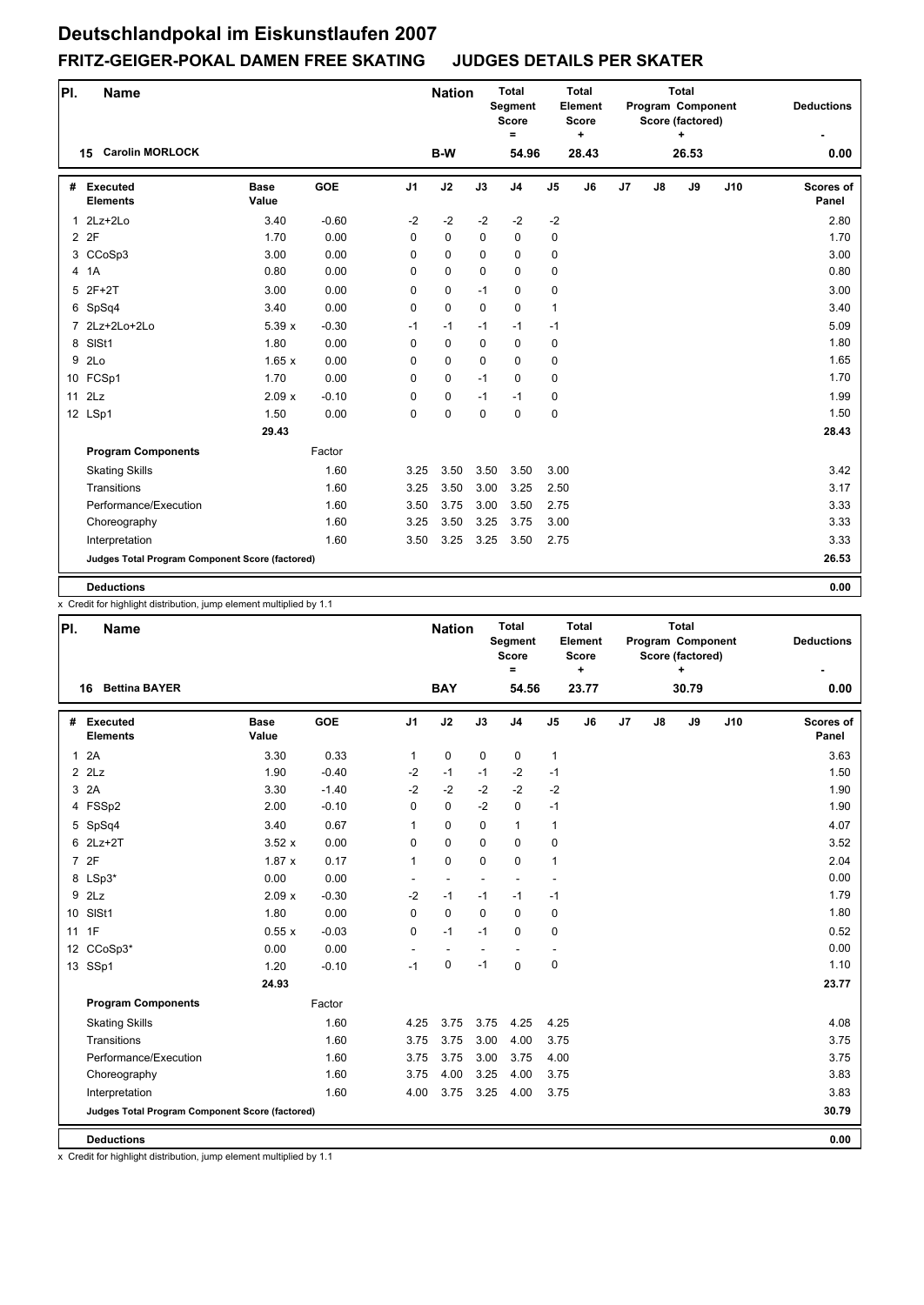| PI.          | <b>Name</b>                                     |                      |                   |              | <b>Nation</b> |          | <b>Total</b><br>Segment<br><b>Score</b><br>$\equiv$ |                | <b>Total</b><br>Element<br><b>Score</b><br>٠ |    |               | <b>Total</b><br>Program Component<br>Score (factored)<br>٠ |     | <b>Deductions</b>         |
|--------------|-------------------------------------------------|----------------------|-------------------|--------------|---------------|----------|-----------------------------------------------------|----------------|----------------------------------------------|----|---------------|------------------------------------------------------------|-----|---------------------------|
|              | <b>Olga HILKEVITCH</b><br>17                    |                      |                   |              | B-W           |          | 51.05                                               |                | 24.85                                        |    |               | 27.20                                                      |     | 1.00                      |
| #            | Executed<br><b>Elements</b>                     | <b>Base</b><br>Value | GOE               | J1           | J2            | J3       | J <sub>4</sub>                                      | J <sub>5</sub> | J6                                           | J7 | $\mathsf{J}8$ | J9                                                         | J10 | <b>Scores of</b><br>Panel |
| $\mathbf{1}$ | 2F                                              | 1.70                 | 0.00              | $\mathbf{1}$ | 0             | 0        | $\pmb{0}$                                           | 0              |                                              |    |               |                                                            |     | 1.70                      |
|              | $2$ $2$ $Lz$                                    | 1.90                 | $-1.00$           | $-3$         | $-3$          | $-3$     | $-3$                                                | $-3$           |                                              |    |               |                                                            |     | 0.90                      |
|              | 3 FSSp3                                         | 2.30                 | 0.00              | $\Omega$     | 0             | $\Omega$ | $\Omega$                                            | $\mathbf{1}$   |                                              |    |               |                                                            |     | 2.30                      |
|              | 4 2Lo+2Lo                                       | 3.00                 | 0.00              | 0            | 0             | $-1$     | $\mathbf 0$                                         | 0              |                                              |    |               |                                                            |     | 3.00                      |
|              | $5$ $2Lz$                                       | 1.90                 | $-0.40$           | $-2$         | $-1$          | $-2$     | $-1$                                                | $-1$           |                                              |    |               |                                                            |     | 1.50                      |
|              | 6 2Lo+2Lo                                       | 3.30x                | 0.00              | 0            | 0             | $-1$     | $\mathbf 0$                                         | 0              |                                              |    |               |                                                            |     | 3.30                      |
|              | 7 CSp2                                          | 1.50                 | 0.00              | 0            | 0             | $\Omega$ | $\mathbf 0$                                         | 0              |                                              |    |               |                                                            |     | 1.50                      |
|              | 8 SpSq4                                         | 3.40                 | 0.00              | 0            | 0             | 0        | $\mathbf 0$                                         | 0              |                                              |    |               |                                                            |     | 3.40                      |
| 9            | 1A                                              | 0.88x                | 0.00              | $\Omega$     | 0             | $\Omega$ | $\mathbf 0$                                         | 0              |                                              |    |               |                                                            |     | 0.88                      |
|              | 10 CiSt1                                        | 1.80                 | 0.00              | 0            | $\Omega$      | $\Omega$ | $\Omega$                                            | 0              |                                              |    |               |                                                            |     | 1.80                      |
| 11           | 2F                                              | 1.87x                | $-0.30$           | $-2$         | 0             | $-1$     | $-1$                                                | $-1$           |                                              |    |               |                                                            |     | 1.57                      |
|              | 12 CCoSp3                                       | 3.00                 | 0.00              | 0            | $\mathbf{1}$  | $-1$     | $\mathbf 0$                                         | 0              |                                              |    |               |                                                            |     | 3.00                      |
|              |                                                 | 26.55                |                   |              |               |          |                                                     |                |                                              |    |               |                                                            |     | 24.85                     |
|              | <b>Program Components</b>                       |                      | Factor            |              |               |          |                                                     |                |                                              |    |               |                                                            |     |                           |
|              | <b>Skating Skills</b>                           |                      | 1.60              | 3.50         | 3.75          | 3.00     | 3.75                                                | 3.50           |                                              |    |               |                                                            |     | 3.58                      |
|              | Transitions                                     |                      | 1.60              | 3.50         | 3.50          | 3.00     | 3.75                                                | 3.25           |                                              |    |               |                                                            |     | 3.42                      |
|              | Performance/Execution                           |                      | 1.60              | 3.25         | 3.50          | 3.00     | 3.75                                                | 3.25           |                                              |    |               |                                                            |     | 3.33                      |
|              | Choreography                                    |                      | 1.60              | 3.00         | 3.75          | 3.00     | 3.75                                                | 3.00           |                                              |    |               |                                                            |     | 3.25                      |
|              | Interpretation                                  |                      | 1.60              | 3.25         | 3.50          | 2.75     | 4.00                                                | 3.50           |                                              |    |               |                                                            |     | 3.42                      |
|              | Judges Total Program Component Score (factored) |                      |                   |              |               |          |                                                     |                |                                              |    |               |                                                            |     | 27.20                     |
|              | <b>Deductions</b>                               |                      | $-1.00$<br>Falls: |              |               |          |                                                     |                |                                              |    |               |                                                            |     | $-1.00$                   |

x Credit for highlight distribution, jump element multiplied by 1.1

| PI. | <b>Name</b>                                     |                      |                   |                | <b>Nation</b> |             | <b>Total</b><br>Segment<br><b>Score</b><br>$=$ |                | <b>Total</b><br>Element<br><b>Score</b><br>٠ |    |               | <b>Total</b><br>Program Component<br>Score (factored)<br>÷ |     | <b>Deductions</b>  |
|-----|-------------------------------------------------|----------------------|-------------------|----------------|---------------|-------------|------------------------------------------------|----------------|----------------------------------------------|----|---------------|------------------------------------------------------------|-----|--------------------|
|     | Annkathrin LÖBEL<br>18                          |                      |                   |                | <b>BAY</b>    |             | 50.07                                          |                | 23.87                                        |    |               | 27.20                                                      |     | 1.00               |
|     | # Executed<br><b>Elements</b>                   | <b>Base</b><br>Value | <b>GOE</b>        | J <sub>1</sub> | J2            | J3          | J <sub>4</sub>                                 | J <sub>5</sub> | J <sub>6</sub>                               | J7 | $\mathsf{J}8$ | J9                                                         | J10 | Scores of<br>Panel |
|     | 1 <sub>3T</sub>                                 | 4.00                 | $-0.33$           | 0              | $-1$          | $-1$        | $\mathbf 0$                                    | 0              |                                              |    |               |                                                            |     | 3.67               |
|     | $2$ $2A+2T$                                     | 4.60                 | $-0.47$           | $-1$           | $\mathbf 0$   | $\mathbf 0$ | $-1$                                           | $-1$           |                                              |    |               |                                                            |     | 4.13               |
|     | 3 FCSp1                                         | 1.70                 | 0.00              | 0              | 0             | 0           | 0                                              | $\mathbf 0$    |                                              |    |               |                                                            |     | 1.70               |
|     | 4 $3S<$                                         | 1.30                 | $-1.00$           | $-3$           | $-3$          | $-3$        | $-3$                                           | $-3$           |                                              |    |               |                                                            |     | 0.30               |
|     | 5 2T                                            | 1.30                 | 0.00              | 0              | $\mathbf 0$   | $\Omega$    | $\mathbf 0$                                    | $\mathbf{1}$   |                                              |    |               |                                                            |     | 1.30               |
|     | 6 SpSq1                                         | 1.80                 | 0.00              | 0              | $\mathbf 0$   | 0           | 0                                              | $\pmb{0}$      |                                              |    |               |                                                            |     | 1.80               |
|     | 7 2Lz+2T                                        | 3.52x                | $-0.10$           | 0              | 0             | $-1$        | $\Omega$                                       | $-1$           |                                              |    |               |                                                            |     | 3.42               |
|     | 8 CiSt1                                         | 1.80                 | 0.00              | 0              | $\mathbf 0$   | $\mathbf 0$ | 0                                              | $\mathbf 0$    |                                              |    |               |                                                            |     | 1.80               |
|     | 9 LSp1                                          | 1.50                 | $-0.30$           | $-1$           | $-1$          | $-1$        | $-1$                                           | $-1$           |                                              |    |               |                                                            |     | 1.20               |
|     | 10 2F                                           | 1.87x                | 0.00              | 0              | 0             | $\Omega$    | $\mathbf 0$                                    | $\mathbf 0$    |                                              |    |               |                                                            |     | 1.87               |
| 11  | 1A                                              | 0.88x                | 0.00              | 0              | $-1$          | $\Omega$    | $\Omega$                                       | $\pmb{0}$      |                                              |    |               |                                                            |     | 0.88               |
|     | 12 CCoSp1                                       | 2.00                 | $-0.20$           | $-1$           | $\mathbf 0$   | $-1$        | $\mathbf 0$                                    | $-1$           |                                              |    |               |                                                            |     | 1.80               |
|     |                                                 | 26.27                |                   |                |               |             |                                                |                |                                              |    |               |                                                            |     | 23.87              |
|     | <b>Program Components</b>                       |                      | Factor            |                |               |             |                                                |                |                                              |    |               |                                                            |     |                    |
|     | <b>Skating Skills</b>                           |                      | 1.60              | 3.50           | 3.75          | 3.50        | 3.75                                           | 3.00           |                                              |    |               |                                                            |     | 3.58               |
|     | Transitions                                     |                      | 1.60              | 3.25           | 4.00          | 3.00        | 3.25                                           | 2.50           |                                              |    |               |                                                            |     | 3.17               |
|     | Performance/Execution                           |                      | 1.60              | 3.50           | 4.00          | 3.00        | 3.50                                           | 2.75           |                                              |    |               |                                                            |     | 3.33               |
|     | Choreography                                    |                      | 1.60              | 3.50           | 4.00          | 3.25        | 3.75                                           | 3.00           |                                              |    |               |                                                            |     | 3.50               |
|     | Interpretation                                  |                      | 1.60              | 3.50           | 4.25          | 3.25        | 3.50                                           | 3.00           |                                              |    |               |                                                            |     | 3.42               |
|     | Judges Total Program Component Score (factored) |                      |                   |                |               |             |                                                |                |                                              |    |               |                                                            |     | 27.20              |
|     | <b>Deductions</b>                               |                      | $-1.00$<br>Falls: |                |               |             |                                                |                |                                              |    |               |                                                            |     | $-1.00$            |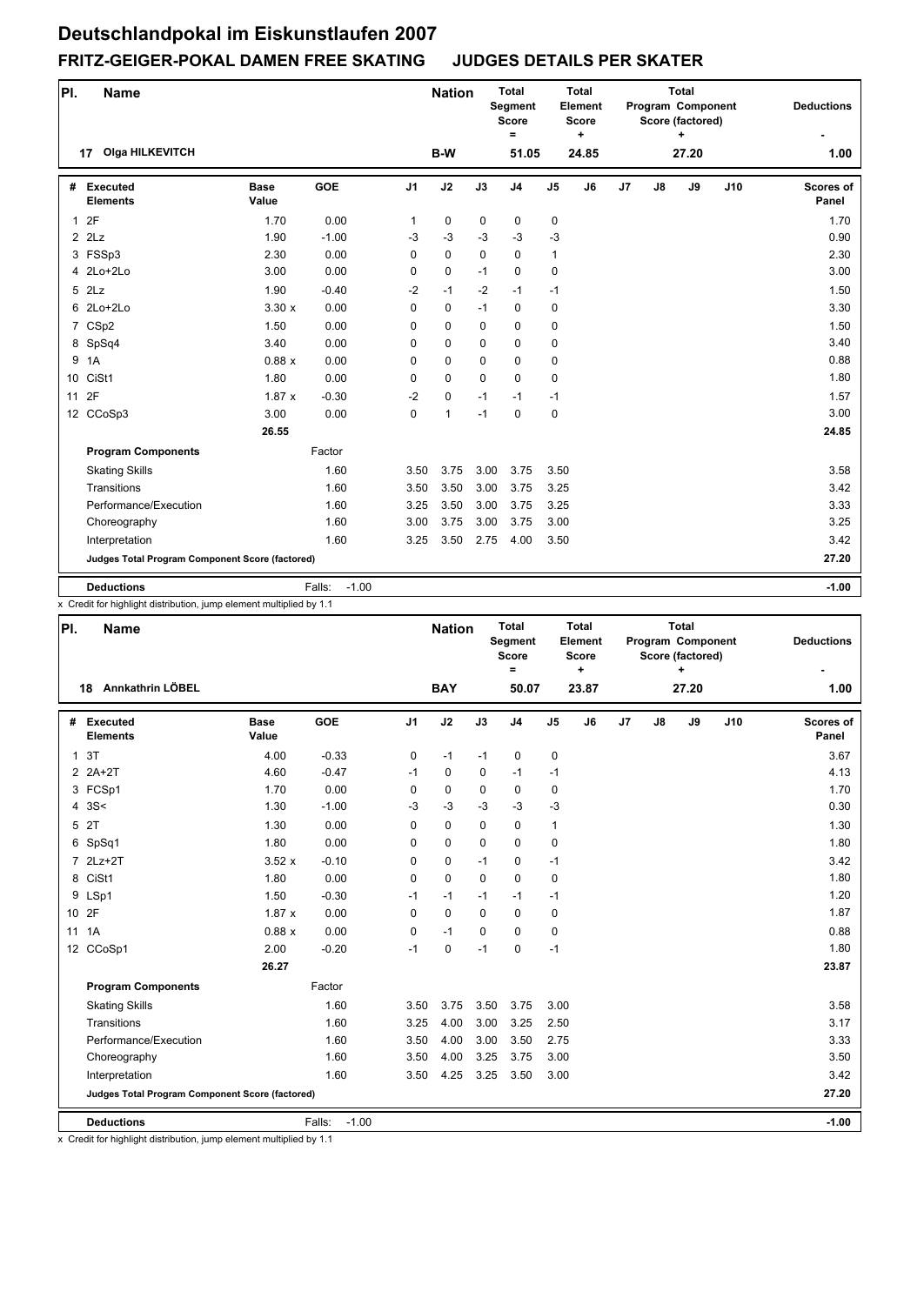| PI.          | <b>Name</b>                                     |                      |                   |                | <b>Nation</b> |             | <b>Total</b><br>Segment<br><b>Score</b><br>$\equiv$ |                | <b>Total</b><br>Element<br><b>Score</b><br>÷ |                |    | <b>Total</b><br>Program Component<br>Score (factored)<br>٠ |     | <b>Deductions</b>         |
|--------------|-------------------------------------------------|----------------------|-------------------|----------------|---------------|-------------|-----------------------------------------------------|----------------|----------------------------------------------|----------------|----|------------------------------------------------------------|-----|---------------------------|
|              | <b>Sandra WEIGMANN</b><br>19                    |                      |                   |                | <b>SAS</b>    |             | 48.67                                               |                | 23.39                                        |                |    | 26.28                                                      |     | 1.00                      |
|              | # Executed<br><b>Elements</b>                   | <b>Base</b><br>Value | <b>GOE</b>        | J <sub>1</sub> | J2            | J3          | J <sub>4</sub>                                      | J <sub>5</sub> | J <sub>6</sub>                               | J <sub>7</sub> | J8 | J9                                                         | J10 | <b>Scores of</b><br>Panel |
| $\mathbf{1}$ | $1A+2T$                                         | 2.10                 | $-0.30$           | $-1$           | $-1$          | $-1$        | $-1$                                                | $-1$           |                                              |                |    |                                                            |     | 1.80                      |
|              | 23Lo                                            | 5.00                 | $-3.00$           | $-3$           | $-3$          | $-3$        | $-3$                                                | $-3$           |                                              |                |    |                                                            |     | 2.00                      |
|              | 3 FCSp1                                         | 1.70                 | 0.00              | 0              | $\mathbf 0$   | $\mathbf 0$ | $\mathbf 0$                                         | $\mathbf{1}$   |                                              |                |    |                                                            |     | 1.70                      |
|              | 4 2S                                            | 1.30                 | $-0.10$           | 0              | $\pmb{0}$     | $-1$        | $-1$                                                | 0              |                                              |                |    |                                                            |     | 1.20                      |
| 5            | SISt1                                           | 1.80                 | 0.00              | 0              | $\mathbf 0$   | $-1$        | $\mathbf 0$                                         | 0              |                                              |                |    |                                                            |     | 1.80                      |
| 6.           | 2Lz+2T+2T                                       | 4.95 x               | 0.00              | 0              | $\mathbf 0$   | $\mathbf 0$ | 0                                                   | $-1$           |                                              |                |    |                                                            |     | 4.95                      |
|              | 7 2F                                            | 1.87x                | 0.00              | 0              | 0             | $\mathbf 0$ | $\mathbf 0$                                         | 0              |                                              |                |    |                                                            |     | 1.87                      |
|              | 8 1A                                            | 0.88x                | 0.00              | 0              | 0             | $\Omega$    | $\mathbf 0$                                         | 0              |                                              |                |    |                                                            |     | 0.88                      |
| 9            | CCoSp1                                          | 2.00                 | 0.00              | 0              | $\mathbf 0$   | $\mathbf 0$ | $\mathbf 0$                                         | $-1$           |                                              |                |    |                                                            |     | 2.00                      |
|              | 10 SpSq1                                        | 1.80                 | 0.00              | 0              | $\mathbf 0$   | $\Omega$    | $\mathbf 0$                                         | 0              |                                              |                |    |                                                            |     | 1.80                      |
|              | 11 2Lz                                          | 2.09x                | $-0.20$           | 0              | $-1$          | $-1$        | $-1$                                                | 0              |                                              |                |    |                                                            |     | 1.89                      |
|              | 12 LSp1                                         | 1.50                 | 0.00              | 0              | $\mathbf 0$   | $\mathbf 0$ | $\mathbf 0$                                         | 0              |                                              |                |    |                                                            |     | 1.50                      |
|              |                                                 | 26.99                |                   |                |               |             |                                                     |                |                                              |                |    |                                                            |     | 23.39                     |
|              | <b>Program Components</b>                       |                      | Factor            |                |               |             |                                                     |                |                                              |                |    |                                                            |     |                           |
|              | <b>Skating Skills</b>                           |                      | 1.60              | 3.50           | 3.50          | 3.25        | 3.75                                                | 3.25           |                                              |                |    |                                                            |     | 3.42                      |
|              | Transitions                                     |                      | 1.60              | 3.25           | 3.25          | 3.25        | 3.25                                                | 3.00           |                                              |                |    |                                                            |     | 3.25                      |
|              | Performance/Execution                           |                      | 1.60              | 3.25           | 3.50          | 3.00        | 3.50                                                | 3.50           |                                              |                |    |                                                            |     | 3.42                      |
|              | Choreography                                    |                      | 1.60              | 3.00           | 3.25          | 3.25        | 3.75                                                | 3.00           |                                              |                |    |                                                            |     | 3.17                      |
|              | Interpretation                                  |                      | 1.60              | 3.00           | 3.25          | 3.25        | 3.50                                                | 3.00           |                                              |                |    |                                                            |     | 3.17                      |
|              | Judges Total Program Component Score (factored) |                      |                   |                |               |             |                                                     |                |                                              |                |    |                                                            |     | 26.28                     |
|              | <b>Deductions</b>                               |                      | $-1.00$<br>Falls: |                |               |             |                                                     |                |                                              |                |    |                                                            |     | $-1.00$                   |

x Credit for highlight distribution, jump element multiplied by 1.1

| PI. | <b>Name</b>                                     |                      |                   |                | <b>Nation</b>            |              | <b>Total</b><br>Segment<br><b>Score</b><br>$=$ |                          | <b>Total</b><br>Element<br><b>Score</b><br>$\ddot{}$ |    |               | <b>Total</b><br>Program Component<br>Score (factored)<br>÷ |     | <b>Deductions</b>  |
|-----|-------------------------------------------------|----------------------|-------------------|----------------|--------------------------|--------------|------------------------------------------------|--------------------------|------------------------------------------------------|----|---------------|------------------------------------------------------------|-----|--------------------|
|     | <b>Caroline MEY</b><br>20                       |                      |                   |                | <b>BER</b>               |              | 48.08                                          |                          | 21.81                                                |    |               | 28.27                                                      |     | 2.00               |
|     | # Executed<br><b>Elements</b>                   | <b>Base</b><br>Value | <b>GOE</b>        | J <sub>1</sub> | J2                       | J3           | J <sub>4</sub>                                 | J <sub>5</sub>           | J6                                                   | J7 | $\mathsf{J}8$ | J9                                                         | J10 | Scores of<br>Panel |
|     | $12A+2T$                                        | 4.60                 | 0.67              | 1              | 0                        | $\mathbf{1}$ | 0                                              | $\mathbf{1}$             |                                                      |    |               |                                                            |     | 5.27               |
|     | 2 3T                                            | 4.00                 | $-3.00$           | $-3$           | $-3$                     | $-3$         | $-3$                                           | $-3$                     |                                                      |    |               |                                                            |     | 1.00               |
|     | 3 CCoSp1                                        | 2.00                 | 0.00              | $\Omega$       | $\mathbf 0$              | $\Omega$     | $\mathbf{0}$                                   | 0                        |                                                      |    |               |                                                            |     | 2.00               |
|     | $4$ $2Lz$                                       | 1.90                 | 0.00              | 0              | $\mathbf 0$              | $\Omega$     | $\Omega$                                       | $\mathbf{1}$             |                                                      |    |               |                                                            |     | 1.90               |
|     | 5 3T<+SEQ                                       | 1.04                 | $-1.00$           | $-3$           | $-3$                     | $-3$         | $-3$                                           | $-3$                     |                                                      |    |               |                                                            |     | 0.04               |
|     | 6 A                                             | 0.00 x               | 0.00              |                | $\overline{\phantom{a}}$ |              | ٠                                              | $\overline{\phantom{a}}$ |                                                      |    |               |                                                            |     | 0.00               |
|     | 7 FCSp1                                         | 1.70                 | 0.00              | 0              | $\mathbf 0$              | $\mathbf 0$  | $\Omega$                                       | $\mathbf 0$              |                                                      |    |               |                                                            |     | 1.70               |
|     | 8 2F                                            | 1.87x                | 0.00              | 0              | $\mathbf 0$              | $\Omega$     | $\mathbf 0$                                    | 0                        |                                                      |    |               |                                                            |     | 1.87               |
|     | 9 SpSq1                                         | 1.80                 | 0.17              | 0              | $\mathbf 0$              | $\mathbf 0$  | $\mathbf{1}$                                   | $\mathbf{1}$             |                                                      |    |               |                                                            |     | 1.97               |
|     | 10 2S+2T                                        | 2.86x                | 0.00              | 0              | $\mathbf 0$              | $\mathbf 0$  | $\mathbf 0$                                    | 0                        |                                                      |    |               |                                                            |     | 2.86               |
|     | 11 CiSt1                                        | 1.80                 | 0.00              | 0              | $\mathbf 0$              | $\Omega$     | $\Omega$                                       | 0                        |                                                      |    |               |                                                            |     | 1.80               |
|     | 12 LSp1                                         | 1.50                 | $-0.10$           | $-1$           | $-1$                     | $\mathbf 0$  | $\mathbf 0$                                    | $\pmb{0}$                |                                                      |    |               |                                                            |     | 1.40               |
|     |                                                 | 25.07                |                   |                |                          |              |                                                |                          |                                                      |    |               |                                                            |     | 21.81              |
|     | <b>Program Components</b>                       |                      | Factor            |                |                          |              |                                                |                          |                                                      |    |               |                                                            |     |                    |
|     | <b>Skating Skills</b>                           |                      | 1.60              | 3.75           | 3.75                     | 3.75         | 3.75                                           | 3.75                     |                                                      |    |               |                                                            |     | 3.75               |
|     | Transitions                                     |                      | 1.60              | 3.25           | 3.75                     | 3.00         | 3.75                                           | 3.25                     |                                                      |    |               |                                                            |     | 3.42               |
|     | Performance/Execution                           |                      | 1.60              | 3.25           | 4.00                     | 3.00         | 3.50                                           | 3.50                     |                                                      |    |               |                                                            |     | 3.42               |
|     | Choreography                                    |                      | 1.60              | 3.25           | 3.75                     | 3.25         | 3.75                                           | 3.75                     |                                                      |    |               |                                                            |     | 3.58               |
|     | Interpretation                                  |                      | 1.60              | 3.25           | 3.75                     | 3.25         | 3.50                                           | 3.75                     |                                                      |    |               |                                                            |     | 3.50               |
|     | Judges Total Program Component Score (factored) |                      |                   |                |                          |              |                                                |                          |                                                      |    |               |                                                            |     | 28.27              |
|     | <b>Deductions</b>                               |                      | $-2.00$<br>Falls: |                |                          |              |                                                |                          |                                                      |    |               |                                                            |     | $-2.00$            |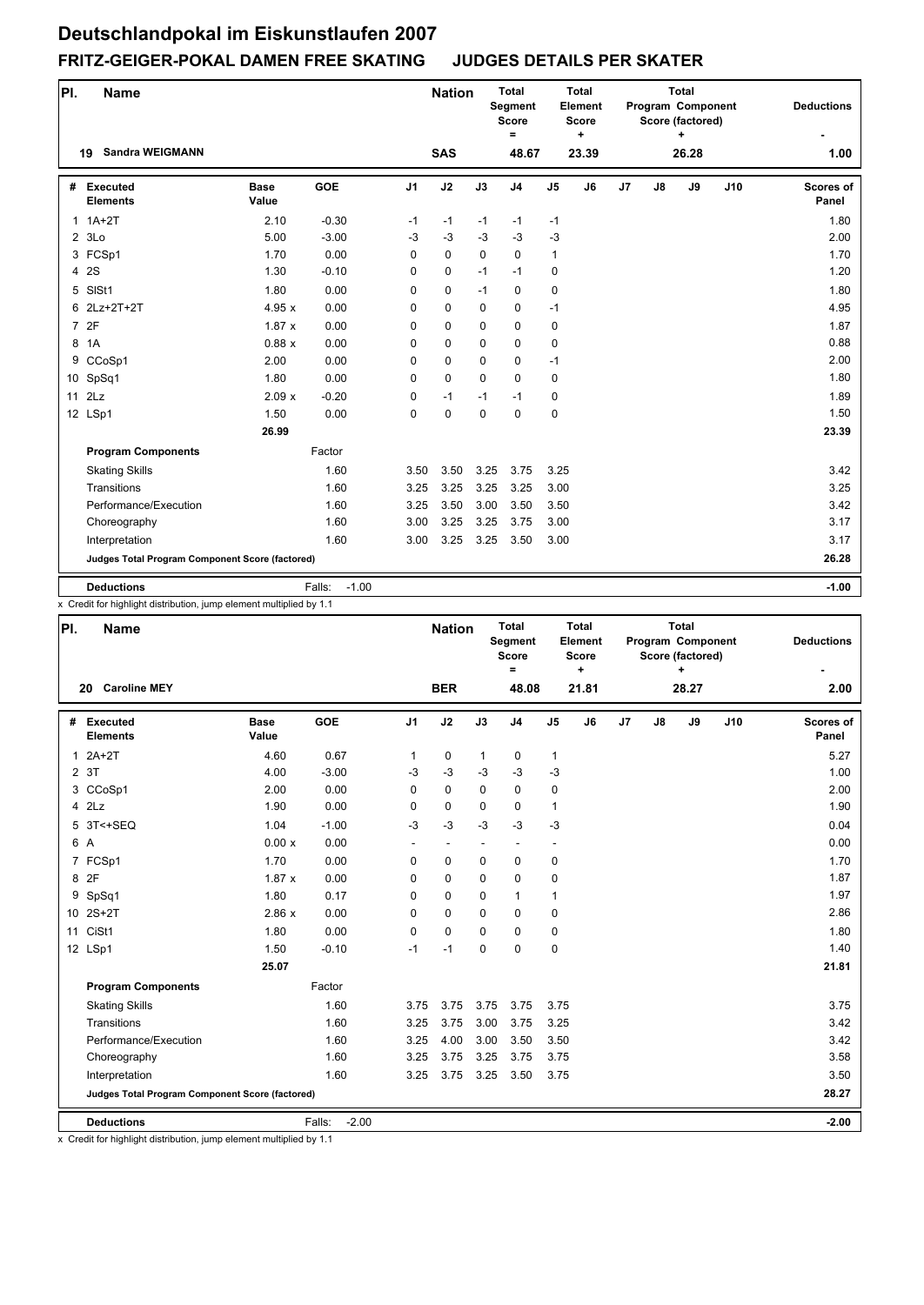| PI.          | <b>Name</b>                                     |                      |            |                | <b>Nation</b> |             | <b>Total</b><br><b>Segment</b><br>Score<br>= |                | Total<br>Element<br><b>Score</b><br>٠ |    |    | <b>Total</b><br>Program Component<br>Score (factored)<br>÷ |     | <b>Deductions</b>         |
|--------------|-------------------------------------------------|----------------------|------------|----------------|---------------|-------------|----------------------------------------------|----------------|---------------------------------------|----|----|------------------------------------------------------------|-----|---------------------------|
|              | <b>Christine ANSTÄTT</b><br>21                  |                      |            |                | <b>BAY</b>    |             | 46.93                                        |                | 22.53                                 |    |    | 24.40                                                      |     | 0.00                      |
| #            | Executed<br><b>Elements</b>                     | <b>Base</b><br>Value | <b>GOE</b> | J <sub>1</sub> | J2            | J3          | J <sub>4</sub>                               | J <sub>5</sub> | J6                                    | J7 | J8 | J9                                                         | J10 | <b>Scores of</b><br>Panel |
| $\mathbf{1}$ | 3T<                                             | 1.30                 | $-1.00$    | $-3$           | $-3$          | $-3$        | $-2$                                         | $-3$           |                                       |    |    |                                                            |     | 0.30                      |
|              | 2 2 A                                           | 3.30                 | $-0.70$    | $-1$           | $-1$          | $-1$        | $-1$                                         | 0              |                                       |    |    |                                                            |     | 2.60                      |
|              | 3 FCCoSp2                                       | 2.50                 | 0.00       | $\Omega$       | $\mathbf 0$   | $\Omega$    | $\Omega$                                     | 0              |                                       |    |    |                                                            |     | 2.50                      |
|              | 4 SpSq3                                         | 3.10                 | 0.00       | 0              | 0             | $-1$        | $\mathbf 0$                                  | 0              |                                       |    |    |                                                            |     | 3.10                      |
|              | 5 1Lz+2T                                        | 2.09x                | $-0.10$    | 0              | $-1$          | $-1$        | 0                                            | 0              |                                       |    |    |                                                            |     | 1.99                      |
|              | 6 CCoSp2                                        | 2.50                 | 0.00       | 0              | 0             | $\mathbf 0$ | $\mathbf 0$                                  | 0              |                                       |    |    |                                                            |     | 2.50                      |
|              | 7 1F                                            | 0.55x                | $-0.03$    | $\mathbf 0$    | $-1$          | $-1$        | $\mathbf 0$                                  | 0              |                                       |    |    |                                                            |     | 0.52                      |
|              | 8 CSSp1                                         | 1.70                 | $-0.20$    | $\mathbf 0$    | $-1$          | $-1$        | $-1$                                         | 0              |                                       |    |    |                                                            |     | 1.50                      |
|              | 9 2F                                            | 1.87x                | $-0.60$    | $-2$           | $-2$          | $-2$        | $-2$                                         | $-2$           |                                       |    |    |                                                            |     | 1.27                      |
|              | 10 1Lz+2T                                       | 2.09x                | $-0.40$    | $-2$           | $-1$          | $-2$        | $-1$                                         | $-1$           |                                       |    |    |                                                            |     | 1.69                      |
| 11           | SISt1                                           | 1.80                 | 0.00       | $\mathbf 0$    | $\mathbf 0$   | $\mathbf 0$ | $\mathbf 0$                                  | 0              |                                       |    |    |                                                            |     | 1.80                      |
|              | 12 2S+2T                                        | 2.86x                | $-0.10$    | $-1$           | 0             | $\mathbf 0$ | $\mathbf 0$                                  | $-1$           |                                       |    |    |                                                            |     | 2.76                      |
|              |                                                 | 25.66                |            |                |               |             |                                              |                |                                       |    |    |                                                            |     | 22.53                     |
|              | <b>Program Components</b>                       |                      | Factor     |                |               |             |                                              |                |                                       |    |    |                                                            |     |                           |
|              | <b>Skating Skills</b>                           |                      | 1.60       | 3.50           | 3.50          | 2.75        | 3.25                                         | 2.75           |                                       |    |    |                                                            |     | 3.17                      |
|              | Transitions                                     |                      | 1.60       | 3.25           | 3.50          | 2.50        | 3.25                                         | 2.75           |                                       |    |    |                                                            |     | 3.08                      |
|              | Performance/Execution                           |                      | 1.60       | 3.00           | 3.50          | 2.50        | 3.00                                         | 2.50           |                                       |    |    |                                                            |     | 2.83                      |
|              | Choreography                                    |                      | 1.60       | 3.50           | 3.75          | 2.25        | 3.50                                         | 2.75           |                                       |    |    |                                                            |     | 3.25                      |
|              | Interpretation                                  |                      | 1.60       | 3.00           | 3.50          | 2.50        | 3.25                                         | 2.50           |                                       |    |    |                                                            |     | 2.92                      |
|              | Judges Total Program Component Score (factored) |                      |            |                |               |             |                                              |                |                                       |    |    |                                                            |     | 24.40                     |
|              | <b>Deductions</b>                               |                      |            |                |               |             |                                              |                |                                       |    |    |                                                            |     | 0.00                      |

x Credit for highlight distribution, jump element multiplied by 1.1

| PI. | <b>Name</b>                                     |                      |            |                | <b>Nation</b> |             | <b>Total</b><br>Segment<br>Score<br>$=$ |                | <b>Total</b><br>Element<br><b>Score</b><br>٠ |    |    | <b>Total</b><br>Program Component<br>Score (factored)<br>÷ |     | <b>Deductions</b>         |
|-----|-------------------------------------------------|----------------------|------------|----------------|---------------|-------------|-----------------------------------------|----------------|----------------------------------------------|----|----|------------------------------------------------------------|-----|---------------------------|
|     | <b>Diana KURASHVILI</b><br>22                   |                      |            |                | <b>BAY</b>    |             | 46.59                                   |                | 20.46                                        |    |    | 26.13                                                      |     | 0.00                      |
| #   | <b>Executed</b><br><b>Elements</b>              | <b>Base</b><br>Value | <b>GOE</b> | J <sub>1</sub> | J2            | J3          | J <sub>4</sub>                          | J <sub>5</sub> | J6                                           | J7 | J8 | J9                                                         | J10 | <b>Scores of</b><br>Panel |
|     | 1 3Lo+1T<                                       | 5.00                 | $-1.00$    | $-1$           | $-1$          | $-2$        | $-1$                                    | $\pmb{0}$      |                                              |    |    |                                                            |     | 4.00                      |
|     | 2 2A+1T<+1Lo                                    | 3.80                 | $-0.47$    | $-1$           | $-1$          | $-2$        | $\mathbf 0$                             | 0              |                                              |    |    |                                                            |     | 3.33                      |
|     | 3 FSSp2                                         | 2.00                 | 0.00       | 0              | $\mathbf 0$   | $\mathbf 0$ | 0                                       | 0              |                                              |    |    |                                                            |     | 2.00                      |
|     | 4 SpSq2                                         | 2.30                 | 0.00       | 0              | $\mathbf 0$   | $\mathbf 0$ | 0                                       | 0              |                                              |    |    |                                                            |     | 2.30                      |
|     | 5 3T+1T+SEQ                                     | 3.52                 | $-2.33$    | $-3$           | $-3$          | $-2$        | $-2$                                    | $-2$           |                                              |    |    |                                                            |     | 1.19                      |
|     | 7 2S                                            | 1.43x                | $-0.30$    | $-1$           | 0             | $-2$        | $-1$                                    | $-1$           |                                              |    |    |                                                            |     | 1.13                      |
|     | 8 LSp1                                          | 1.50                 | 0.00       | $\mathbf 0$    | $\mathbf 0$   | $\mathbf 0$ | 0                                       | 0              |                                              |    |    |                                                            |     | 1.50                      |
|     | 9 SISt1                                         | 1.80                 | 0.00       | 0              | $-1$          | $\Omega$    | $\mathbf 0$                             | 0              |                                              |    |    |                                                            |     | 1.80                      |
|     | 10 1F                                           | 0.55x                | 0.00       | 0              | $-1$          | $\mathbf 0$ | $\mathbf 0$                             | 0              |                                              |    |    |                                                            |     | 0.55                      |
|     | 11 1Lz                                          | 0.66x                | 0.00       | $\mathbf 0$    | $-1$          | $\mathbf 0$ | 0                                       | 0              |                                              |    |    |                                                            |     | 0.66                      |
|     | 12 CCoSp1                                       | 2.00                 | 0.00       | 0              | $\pmb{0}$     | $-1$        | $\Omega$                                | 0              |                                              |    |    |                                                            |     | 2.00                      |
|     |                                                 | 24.56                |            |                |               |             |                                         |                |                                              |    |    |                                                            |     | 20.46                     |
|     | <b>Program Components</b>                       |                      | Factor     |                |               |             |                                         |                |                                              |    |    |                                                            |     |                           |
|     | <b>Skating Skills</b>                           |                      | 1.60       | 3.50           | 3.25          | 3.00        | 4.00                                    | 3.00           |                                              |    |    |                                                            |     | 3.25                      |
|     | Transitions                                     |                      | 1.60       | 3.50           | 3.50          | 3.00        | 3.25                                    | 2.75           |                                              |    |    |                                                            |     | 3.25                      |
|     | Performance/Execution                           |                      | 1.60       | 3.50           | 3.50          | 2.75        | 3.50                                    | 3.00           |                                              |    |    |                                                            |     | 3.33                      |
|     | Choreography                                    |                      | 1.60       | 3.00           | 3.50          | 2.75        | 3.75                                    | 3.25           |                                              |    |    |                                                            |     | 3.25                      |
|     | Interpretation                                  |                      | 1.60       | 3.00           | 3.50          | 2.75        | 3.50                                    | 3.25           |                                              |    |    |                                                            |     | 3.25                      |
|     | Judges Total Program Component Score (factored) |                      |            |                |               |             |                                         |                |                                              |    |    |                                                            |     | 26.13                     |
|     | <b>Deductions</b>                               |                      |            |                |               |             |                                         |                |                                              |    |    |                                                            |     | 0.00                      |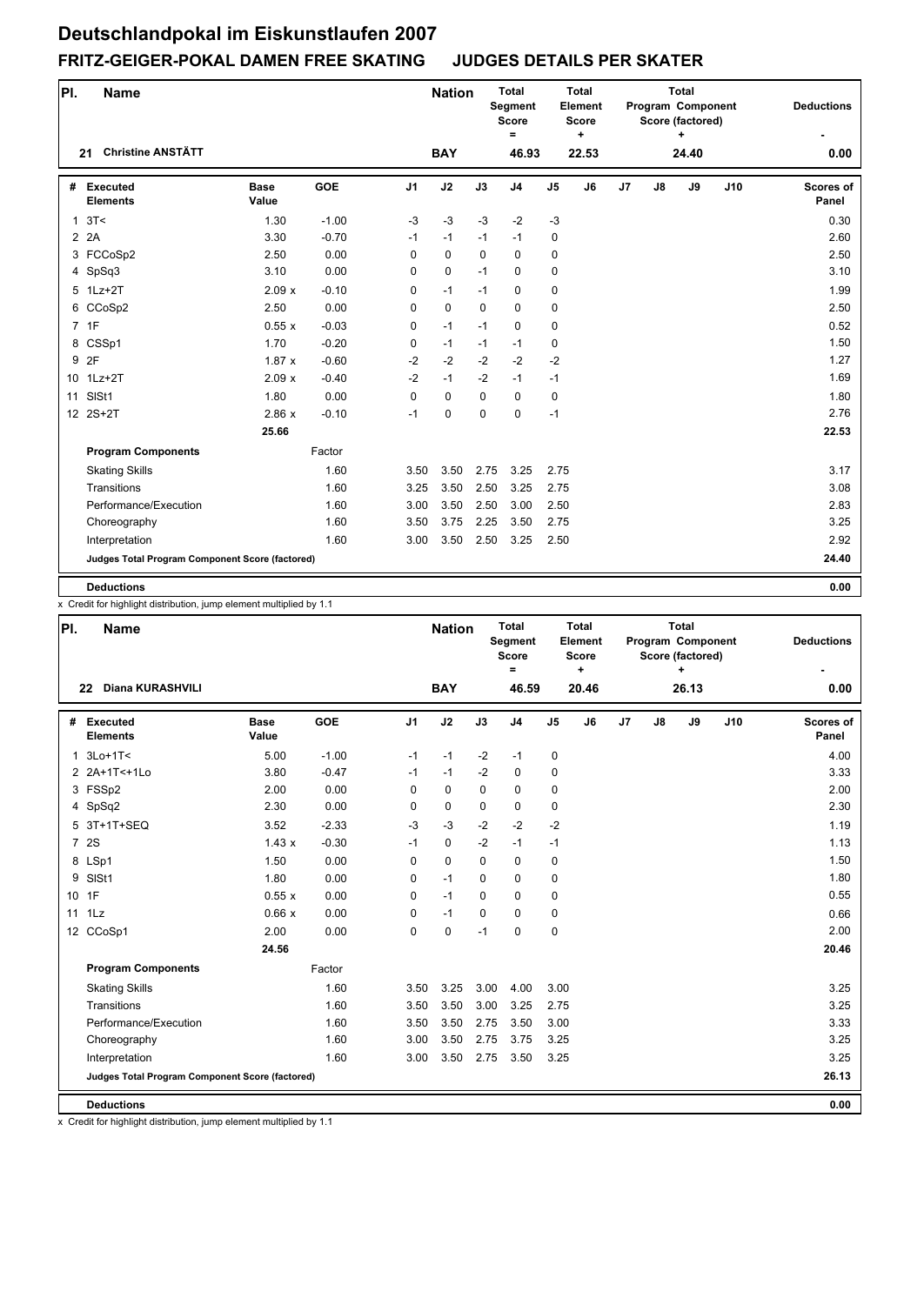| PI.            | <b>Name</b>                                     |                      |                   |                | <b>Nation</b> |             | <b>Total</b><br>Segment<br><b>Score</b><br>= |                | <b>Total</b><br>Element<br><b>Score</b><br>٠ |                |    | <b>Total</b><br>Program Component<br>Score (factored)<br>$\ddot{}$ |     | <b>Deductions</b>         |
|----------------|-------------------------------------------------|----------------------|-------------------|----------------|---------------|-------------|----------------------------------------------|----------------|----------------------------------------------|----------------|----|--------------------------------------------------------------------|-----|---------------------------|
|                | <b>Jenny PAVLU</b><br>23                        |                      |                   |                | <b>NRW</b>    |             | 46.26                                        |                | 22.66                                        |                |    | 25.60                                                              |     | 2.00                      |
| #              | Executed<br><b>Elements</b>                     | <b>Base</b><br>Value | <b>GOE</b>        | J <sub>1</sub> | J2            | J3          | J <sub>4</sub>                               | J <sub>5</sub> | J6                                           | J <sub>7</sub> | J8 | J9                                                                 | J10 | <b>Scores of</b><br>Panel |
| $\mathbf{1}$   | 2A                                              | 3.30                 | $-2.10$           | $-3$           | $-3$          | $-3$        | $-3$                                         | $-3$           |                                              |                |    |                                                                    |     | 1.20                      |
| $\overline{2}$ | 2S                                              | 1.30                 | 0.00              | 1              | $\mathbf 0$   | 0           | $\mathbf 0$                                  | 0              |                                              |                |    |                                                                    |     | 1.30                      |
|                | 3 FCSp1                                         | 1.70                 | 0.00              | 0              | $\mathbf 0$   | $\Omega$    | $\Omega$                                     | 0              |                                              |                |    |                                                                    |     | 1.70                      |
| 4              | $2Lz+2T$                                        | 3.20                 | $-0.60$           | $-2$           | $-2$          | $-2$        | $-1$                                         | $-2$           |                                              |                |    |                                                                    |     | 2.60                      |
|                | 5 2F                                            | 1.70                 | $-0.40$           | $-1$           | $-2$          | $-2$        | $-1$                                         | $-1$           |                                              |                |    |                                                                    |     | 1.30                      |
|                | 6 LSp1                                          | 1.50                 | 0.17              | $\Omega$       | $\mathbf 0$   | $\mathbf 0$ | $\mathbf{1}$                                 | $\mathbf{1}$   |                                              |                |    |                                                                    |     | 1.67                      |
|                | 7 SpSq4                                         | 3.40                 | 0.00              | $\mathbf 0$    | $\mathbf 0$   | $\mathbf 0$ | $\mathbf 0$                                  | 0              |                                              |                |    |                                                                    |     | 3.40                      |
|                | 8 2F                                            | 1.87x                | $-0.20$           | $-1$           | $-1$          | $-1$        | $\mathbf 0$                                  | 0              |                                              |                |    |                                                                    |     | 1.67                      |
| 9              | 2A                                              | 3.63x                | $-2.10$           | $-3$           | $-3$          | $-3$        | $-3$                                         | $-3$           |                                              |                |    |                                                                    |     | 1.53                      |
|                | 10 SISt2                                        | 2.30                 | 0.00              | $\mathbf 0$    | $\mathbf 0$   | $-1$        | $\mathbf 0$                                  | 0              |                                              |                |    |                                                                    |     | 2.30                      |
| 11             | 2Lz                                             | 2.09x                | $-0.60$           | $-2$           | $-2$          | $-2$        | $-2$                                         | $-2$           |                                              |                |    |                                                                    |     | 1.49                      |
|                | 12 CCoSp2                                       | 2.50                 | 0.00              | 0              | $\mathbf 0$   | $\mathbf 0$ | $\mathbf 0$                                  | 0              |                                              |                |    |                                                                    |     | 2.50                      |
|                |                                                 | 28.49                |                   |                |               |             |                                              |                |                                              |                |    |                                                                    |     | 22.66                     |
|                | <b>Program Components</b>                       |                      | Factor            |                |               |             |                                              |                |                                              |                |    |                                                                    |     |                           |
|                | <b>Skating Skills</b>                           |                      | 1.60              | 3.50           | 3.25          | 3.25        | 3.75                                         | 3.25           |                                              |                |    |                                                                    |     | 3.33                      |
|                | Transitions                                     |                      | 1.60              | 3.50           | 3.25          | 3.00        | 3.25                                         | 3.00           |                                              |                |    |                                                                    |     | 3.17                      |
|                | Performance/Execution                           |                      | 1.60              | 3.25           | 3.00          | 3.00        | 3.00                                         | 3.00           |                                              |                |    |                                                                    |     | 3.00                      |
|                | Choreography                                    |                      | 1.60              | 3.50           | 3.50          | 3.00        | 3.50                                         | 3.25           |                                              |                |    |                                                                    |     | 3.42                      |
|                | Interpretation                                  |                      | 1.60              | 3.00           | 3.25          | 2.75        | 3.25                                         | 3.00           |                                              |                |    |                                                                    |     | 3.08                      |
|                | Judges Total Program Component Score (factored) |                      |                   |                |               |             |                                              |                |                                              |                |    |                                                                    |     | 25.60                     |
|                | <b>Deductions</b>                               |                      | $-2.00$<br>Falls: |                |               |             |                                              |                |                                              |                |    |                                                                    |     | $-2.00$                   |

x Credit for highlight distribution, jump element multiplied by 1.1

| PI. | <b>Name</b>                                     |                      |                   |                | <b>Nation</b> |             | <b>Total</b><br>Segment<br><b>Score</b><br>Ξ |                | <b>Total</b><br>Element<br><b>Score</b><br>$\ddot{}$ |                |    | <b>Total</b><br>Program Component<br>Score (factored)<br>÷ |     | <b>Deductions</b>         |
|-----|-------------------------------------------------|----------------------|-------------------|----------------|---------------|-------------|----------------------------------------------|----------------|------------------------------------------------------|----------------|----|------------------------------------------------------------|-----|---------------------------|
|     | 24 Jessica KOSUCH                               |                      |                   |                | B-W           |             | 46.05                                        |                | 19.25                                                |                |    | 28.80                                                      |     | 2.00                      |
|     | # Executed<br><b>Elements</b>                   | <b>Base</b><br>Value | <b>GOE</b>        | J <sub>1</sub> | J2            | J3          | J <sub>4</sub>                               | J <sub>5</sub> | J6                                                   | J <sub>7</sub> | J8 | J9                                                         | J10 | <b>Scores of</b><br>Panel |
|     | $1$ $2Lz+2T<$                                   | 2.30                 | $-0.30$           | $-1$           | $-1$          | $-1$        | $-1$                                         | -1             |                                                      |                |    |                                                            |     | 2.00                      |
|     | $2$ 2A<                                         | 0.80                 | $-0.50$           | $-3$           | $-3$          | $-3$        | $-3$                                         | $-3$           |                                                      |                |    |                                                            |     | 0.30                      |
|     | $3$ $2Lz$                                       | 1.90                 | 0.00              | 0              | $\mathbf 0$   | $\mathbf 0$ | $-1$                                         | 0              |                                                      |                |    |                                                            |     | 1.90                      |
|     | 4 FCSp2                                         | 2.00                 | 0.17              | 0              | $\mathbf{1}$  | $\Omega$    | $\mathbf 0$                                  | 1              |                                                      |                |    |                                                            |     | 2.17                      |
|     | 5 2F                                            | 1.70                 | 0.00              | 0              | $\mathbf 0$   | $\mathbf 0$ | $\mathbf 0$                                  | 1              |                                                      |                |    |                                                            |     | 1.70                      |
|     | 62Lz                                            | 1.90                 | $-0.40$           | $-1$           | $-2$          | $-2$        | $-1$                                         | $-1$           |                                                      |                |    |                                                            |     | 1.50                      |
|     | 7 LSp1                                          | 1.50                 | 0.00              | 0              | $\mathbf 0$   | $\mathbf 0$ | $\mathbf 0$                                  | $\mathbf{1}$   |                                                      |                |    |                                                            |     | 1.50                      |
|     | 8 SpSq1                                         | 1.80                 | 0.33              | 1              | $\pmb{0}$     | $\mathbf 0$ | 1                                            | $\mathbf{1}$   |                                                      |                |    |                                                            |     | 2.13                      |
| 9   | 1A                                              | 0.88x                | $-0.50$           | $-3$           | $-3$          | $-3$        | $-3$                                         | $-3$           |                                                      |                |    |                                                            |     | 0.38                      |
|     | 10 CCoSp1                                       | 2.00                 | 0.00              | 0              | 0             | $-1$        | $\Omega$                                     | $\pmb{0}$      |                                                      |                |    |                                                            |     | 2.00                      |
| 11  | 2F                                              | 1.87x                | 0.00              | 0              | 0             | $\Omega$    | $\Omega$                                     | 0              |                                                      |                |    |                                                            |     | 1.87                      |
|     | 12 CiSt1                                        | 1.80                 | 0.00              | 0              | $\mathbf 0$   | $\Omega$    | $\Omega$                                     | $\pmb{0}$      |                                                      |                |    |                                                            |     | 1.80                      |
|     |                                                 | 20.45                |                   |                |               |             |                                              |                |                                                      |                |    |                                                            |     | 19.25                     |
|     | <b>Program Components</b>                       |                      | Factor            |                |               |             |                                              |                |                                                      |                |    |                                                            |     |                           |
|     | <b>Skating Skills</b>                           |                      | 1.60              | 3.75           | 3.50          | 3.75        | 4.25                                         | 4.25           |                                                      |                |    |                                                            |     | 3.92                      |
|     | Transitions                                     |                      | 1.60              | 3.50           | 3.50          | 3.25        | 4.00                                         | 3.50           |                                                      |                |    |                                                            |     | 3.50                      |
|     | Performance/Execution                           |                      | 1.60              | 3.25           | 3.50          | 3.00        | 3.75                                         | 4.00           |                                                      |                |    |                                                            |     | 3.50                      |
|     | Choreography                                    |                      | 1.60              | 3.00           | 3.75          | 3.00        | 4.25                                         | 4.00           |                                                      |                |    |                                                            |     | 3.58                      |
|     | Interpretation                                  |                      | 1.60              | 3.25           | 3.50          | 3.00        | 3.75                                         | 4.00           |                                                      |                |    |                                                            |     | 3.50                      |
|     | Judges Total Program Component Score (factored) |                      |                   |                |               |             |                                              |                |                                                      |                |    |                                                            |     | 28.80                     |
|     | <b>Deductions</b>                               |                      | $-2.00$<br>Falls: |                |               |             |                                              |                |                                                      |                |    |                                                            |     | $-2.00$                   |